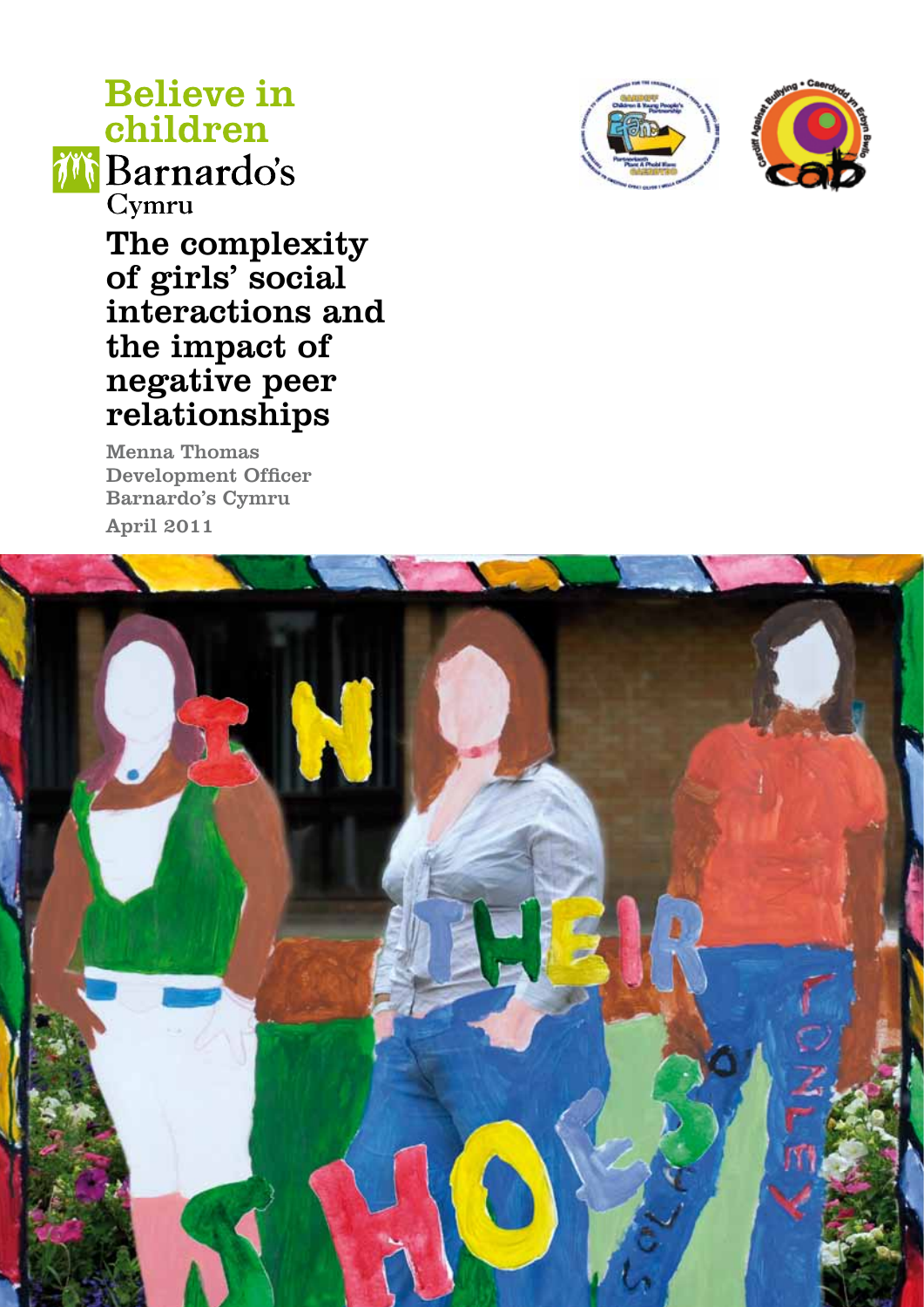# Acknowledgements

We are grateful to Cardiff Children and Young People's Partnership for funding this research and to Cardiff Against Bullying for their partnership working during the course of this project.

Many thanks to the following for the part they played in this research:

The girls who took part in the research at:

- **n** Fairbridge
- **n** Willows High School
- **n** Fitzalan Youth Club

And the staff who supported and helped facilitate the research:

- n Rachel Beddoe Anti-Bullying Strategy Co-ordinator, Cardiff Against Bullying
- **n** Jo Micklewright Outreach and Development Worker, Fairbridge
- **n** Dawn Manning Head of Key Stage Three, Willows High School
- Mandy Allen Assistant Community Education Officer, Fitzalan Youth Club

Staff from the Barnardo's Cymru Policy and Research Unit:

- n Jill Grey, Research Assistant fieldwork coordination, fieldwork data collection
- Vikki Butler, Senior Research and Policy Officer research design, project management, editing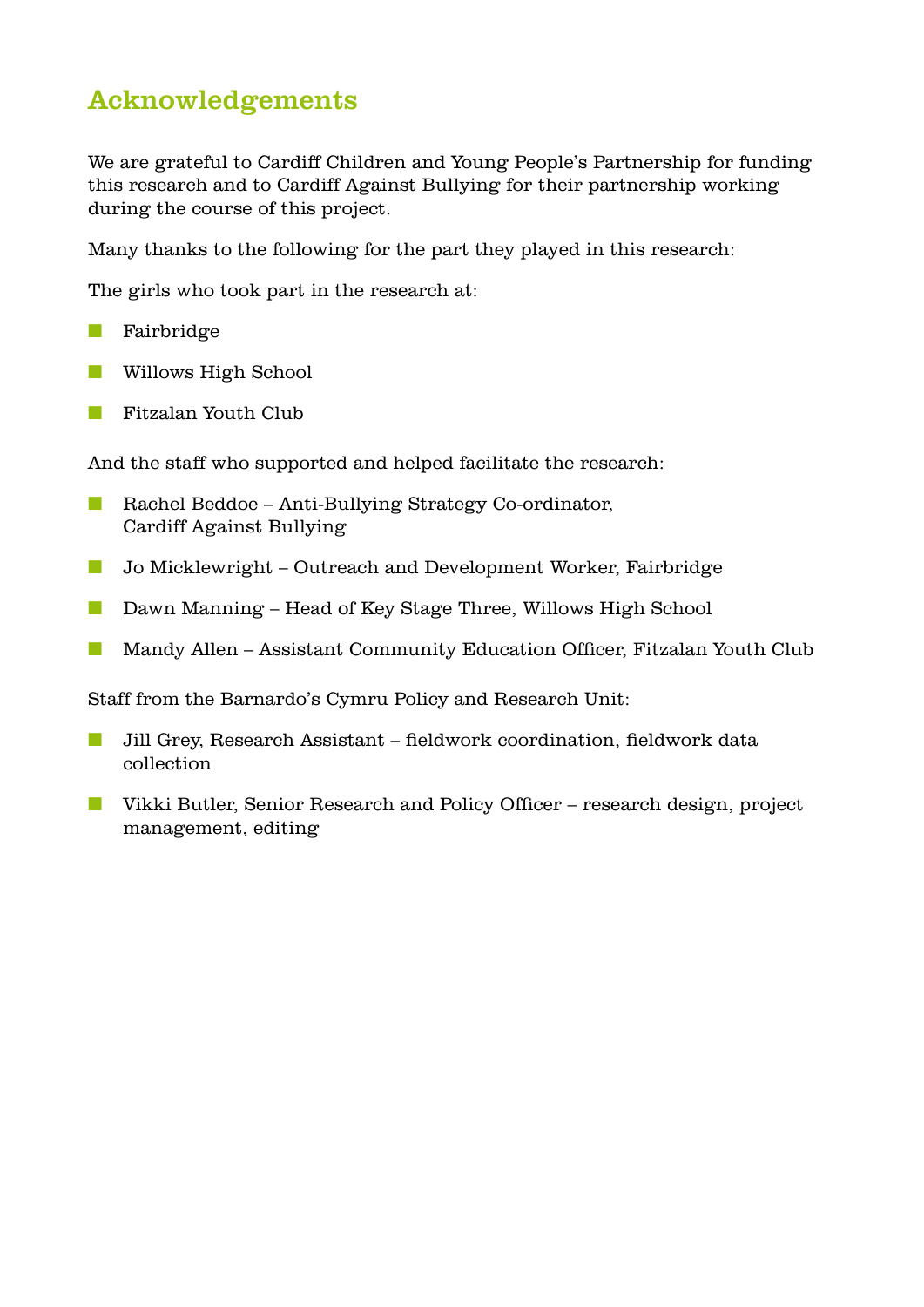# **Contents**

|                                                                                                      |                                                                                                                        | Page No                 |
|------------------------------------------------------------------------------------------------------|------------------------------------------------------------------------------------------------------------------------|-------------------------|
|                                                                                                      | Section one: Context and commissioners' requirements                                                                   | 3                       |
|                                                                                                      | <b>Section two:</b> Research aims and questions                                                                        | $\overline{\mathbf{4}}$ |
| <b>Section three:</b> Research methods and approach                                                  |                                                                                                                        | $\overline{5}$          |
|                                                                                                      | Ethics                                                                                                                 |                         |
|                                                                                                      | The research cohort                                                                                                    |                         |
|                                                                                                      | Research methods                                                                                                       |                         |
| <b>Section four:</b> Research findings<br>9                                                          |                                                                                                                        |                         |
| A.                                                                                                   | Triggers to bullying                                                                                                   | 9                       |
| <b>B.</b>                                                                                            | What aspects of personal and family background create a<br>backdrop for imbalanced power relationships?                | 10                      |
| $C_{\cdot}$                                                                                          | How girls' peer relationship patterns lead to bullying situations                                                      | 12                      |
| D.                                                                                                   | The use of virtual social networks in girls' bullying                                                                  | 15                      |
| Е.                                                                                                   | Are girls' and boys' negative peer relationships different<br>and what part do boys play in girls' peer relationships? | 17                      |
| F.                                                                                                   | Girls' thoughts on the personal consequences of bullying                                                               | 18                      |
| G.                                                                                                   | Girls' ideas on how bullying can be prevented or stopped                                                               | 19                      |
| <b>Section five:</b> Girls' ideas and suggestions for improved<br>strategies for addressing bullying |                                                                                                                        | 22                      |
|                                                                                                      | Introduction                                                                                                           |                         |
|                                                                                                      | Recommendations 1 - 6                                                                                                  |                         |
| <b>Section six: Conclusions</b>                                                                      |                                                                                                                        | 28                      |
| References                                                                                           |                                                                                                                        | 29                      |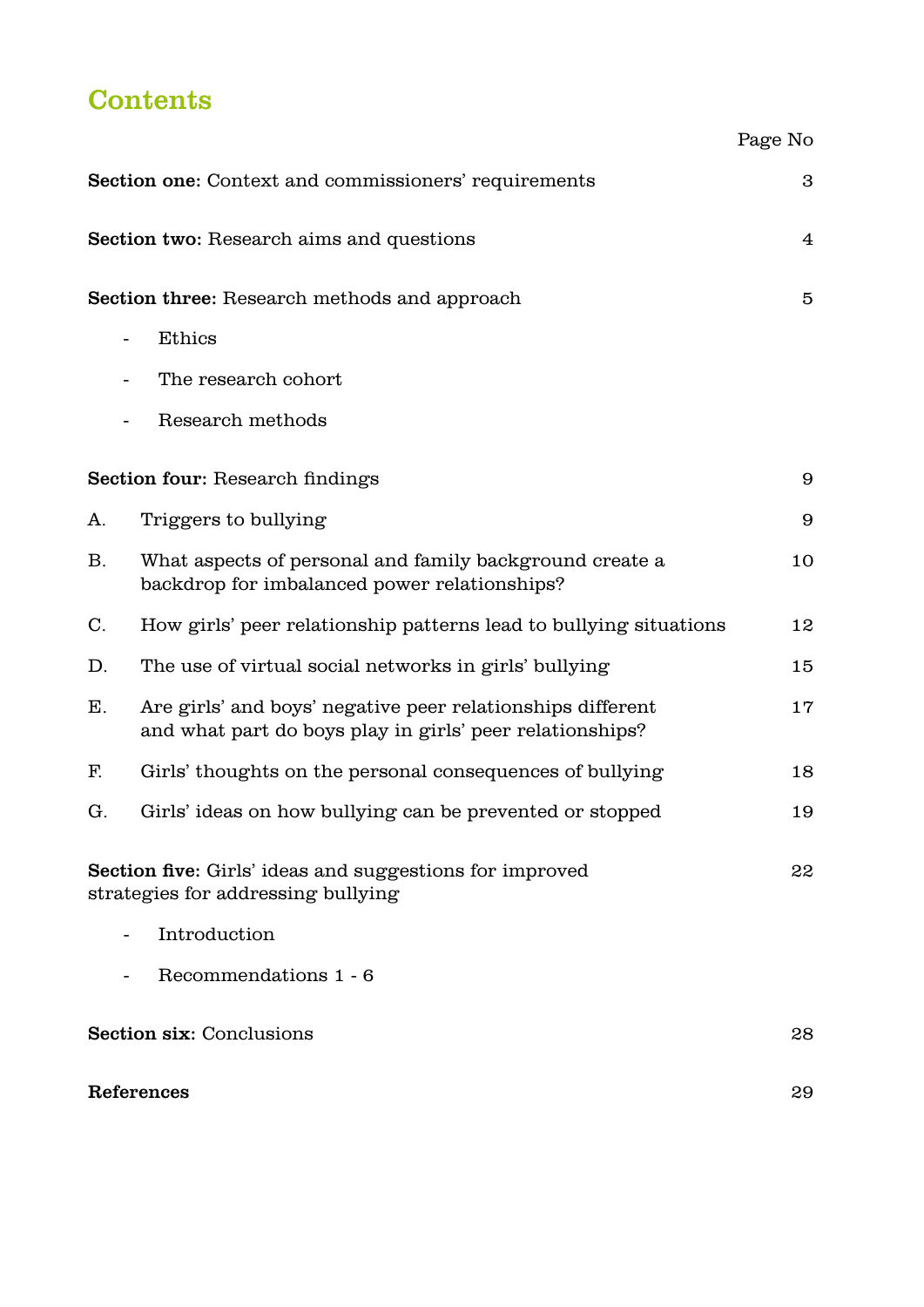# Section one: Context and commissioners' requirements

# Context

Since September 2009 Cardiff Against Bullying has received an increase in the number of referrals for one to one support and group work intervention. Increasingly, referrals are being made for young girls who have been affected by friendship disputes which escalate to bullying incidents. The problems experienced by young girls begin to appear in year 5, stemming from incidents that occur in years 3 and 4. Left unchallenged these issues follow young girls from primary school into secondary school, with an escalation of incidences in year 10. In a minority of such cases physical injury has been caused to victims resulting from externalised violence, where gangs of girls target one individual, or internalised harm where a young girl becomes depressed, withdrawn and isolated which in turn may lead to an individual resorting to self-harm.

In addition to increased referrals to Cardiff Against Bullying for one to one support and group work intervention, there has been an increase in the number of professionals contacting the service for advice on issues arising from friendship disputes with groups of young girls from as young as year 3.

### Commissioners' requirements

The research was commissioned by Cardiff Children and Young People's Partnership (IFANC) in response to the above. The commissioners wanted to:

- $\blacksquare$  understand more about negative peer relationships among girls and instances when these led to bullying
- $\blacksquare$  look for improved solutions to girls' bullying
- $\blacksquare$  examine how bullying impacted on girls' aspirations and career choices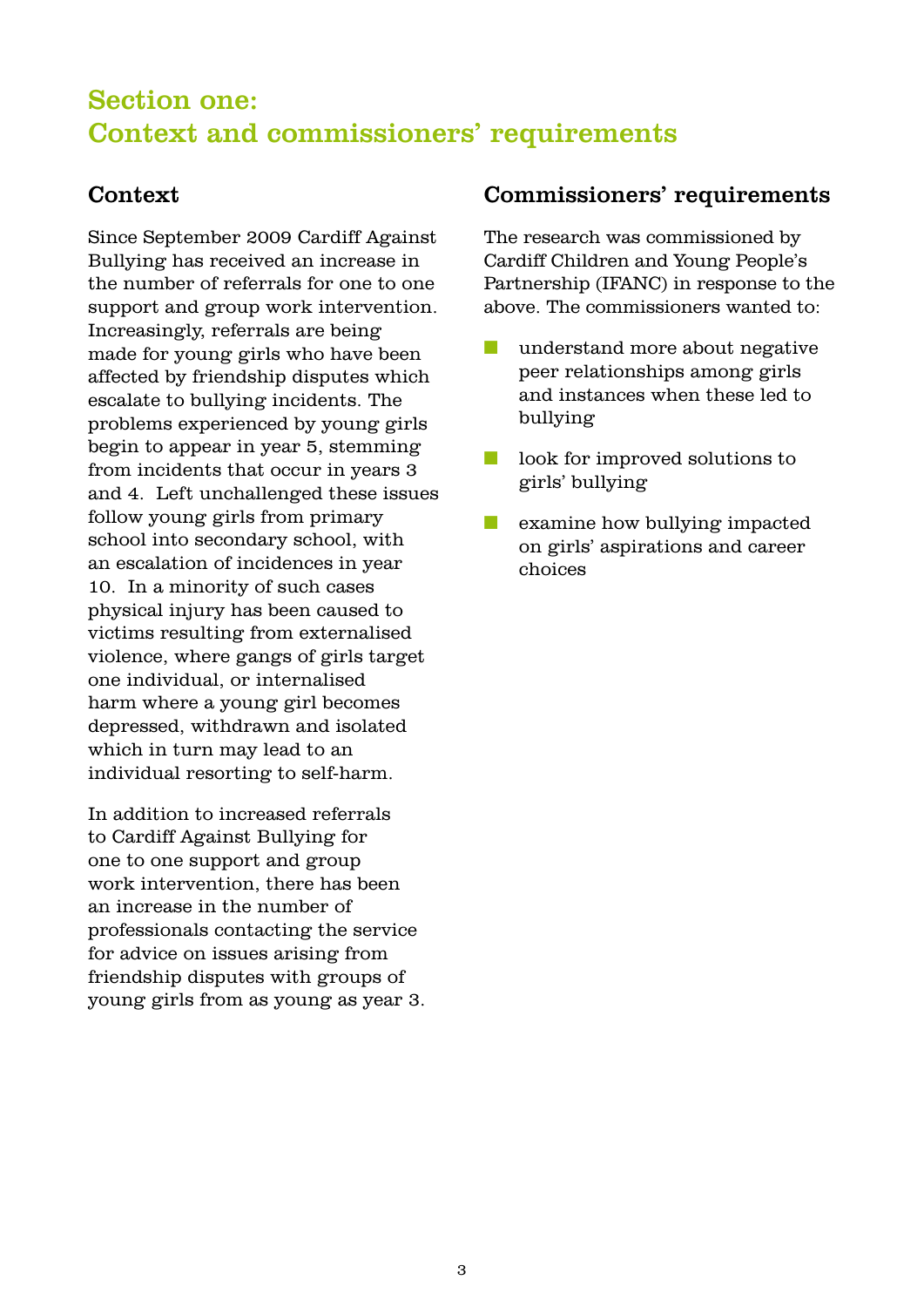# Section two: Research aims and questions

The research aimed to identify the issues facing young girls involved in friendship disputes and the negative impact this has on their emotional and mental health. The primary aims were to:

- 1. Identify the issues that affect friendship groups and determine the extent of the problem facing young girls.
- 2. Identify the needs of young girls who experience these issues and identify services/programmes that can be implemented to raise selfesteem and aspiration in young girls.

The specific research questions we set out to examine were:

- **n** What surface issues and actions trigger bullying behaviour?
- **n** What aspects of each character's personal history might create a backdrop for them becoming involved in imbalanced power relationships with their peers?
- $\blacksquare$  How do girls' peer relationship patterns lead to bullying situations?
- **n** What part do boys play in girls' peer interactions?
- $\Box$  Do boys' relationships follow different patterns to those of girls?
- $\blacksquare$  What strategies might be employed to sort out, avoid or contain peer relationships which have a bullying component?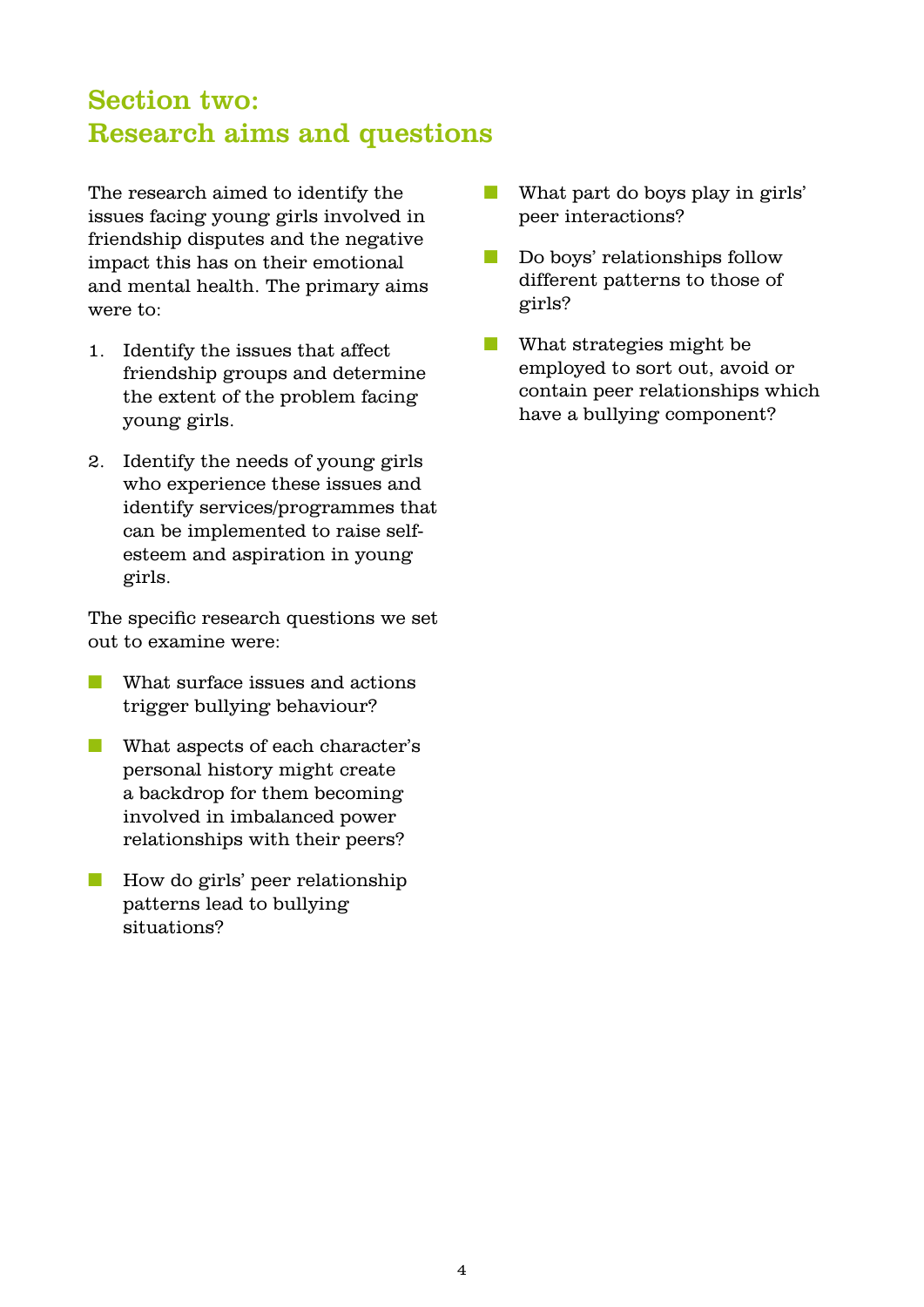# Section three: Research methods and approach

The research adopted a qualitative approach, focussing on gathering in-depth data from targeted groups and individuals. The techniques used were semi-structured interviews, participatory focus groups and observation. The time and funding limits of the research necessitated that we choose specific groups of girls to work with. The groups targeted were vulnerable girls using support services, and girls in secondary schools in Cardiff who had experience of bullying.

Rachel Beddoe, Cardiff Anti Bullying Strategy Co-ordinator, identified organisations and schools to take part in the research. Barnardo's Cymru staff worked with link practitioners in Fairbridge, Willows High School and Fitzalan Youth Club to identify groups of girls who could be invited to take part in the research. These groups were required to include, but not be exclusively made up of, girls who had experiences of bullying. We worked with girls aged between 13 and 17.

### Ethics

Barnardo's Cymru has a detailed statement of ethical practice that is followed with every research project undertaken. A copy of this is available on request.

We established informed consent at the start of each focus group, and we prepared additional informed consent forms for the participants who were interviewed. The informed consent forms for both focus groups and interviews were written in very straightforward language and were in two halves. One half

comprised information for the young person detailing the purpose of the research, why we were seeking their opinions and experiences, anonymity, confidentiality and child protection procedures. The information half of the consent form included the researchers' names and contact details so participants could contact researchers at any time. The second half of the consent form was completed by each girl, and asked for name, age and school or project where they were meeting us. On this second side there was a statement that each girl signed, detailing that they were willing to talk with us and knew the ethical procedures of the research and the reasons for the research. We agreed child protection procedures in advance with the organisations who were hosting the research, so that if a disclosure arose all parties were aware of the processes to be undertaken.

We set boundaries in the focus groups to ensure that the girls were aware of what information they were willing to share in a group. We made provision for any instances whereby girls wanted to talk to us individually rather than in a group. At the start of the second focus group we reminded all participants of informed consent to participate.

We did not take contact details, but let the girls know that we would be tape recording what they said and storing transcripts on our computers for the duration of the research. Under data protection law we let them know that they could see the transcripts at any point.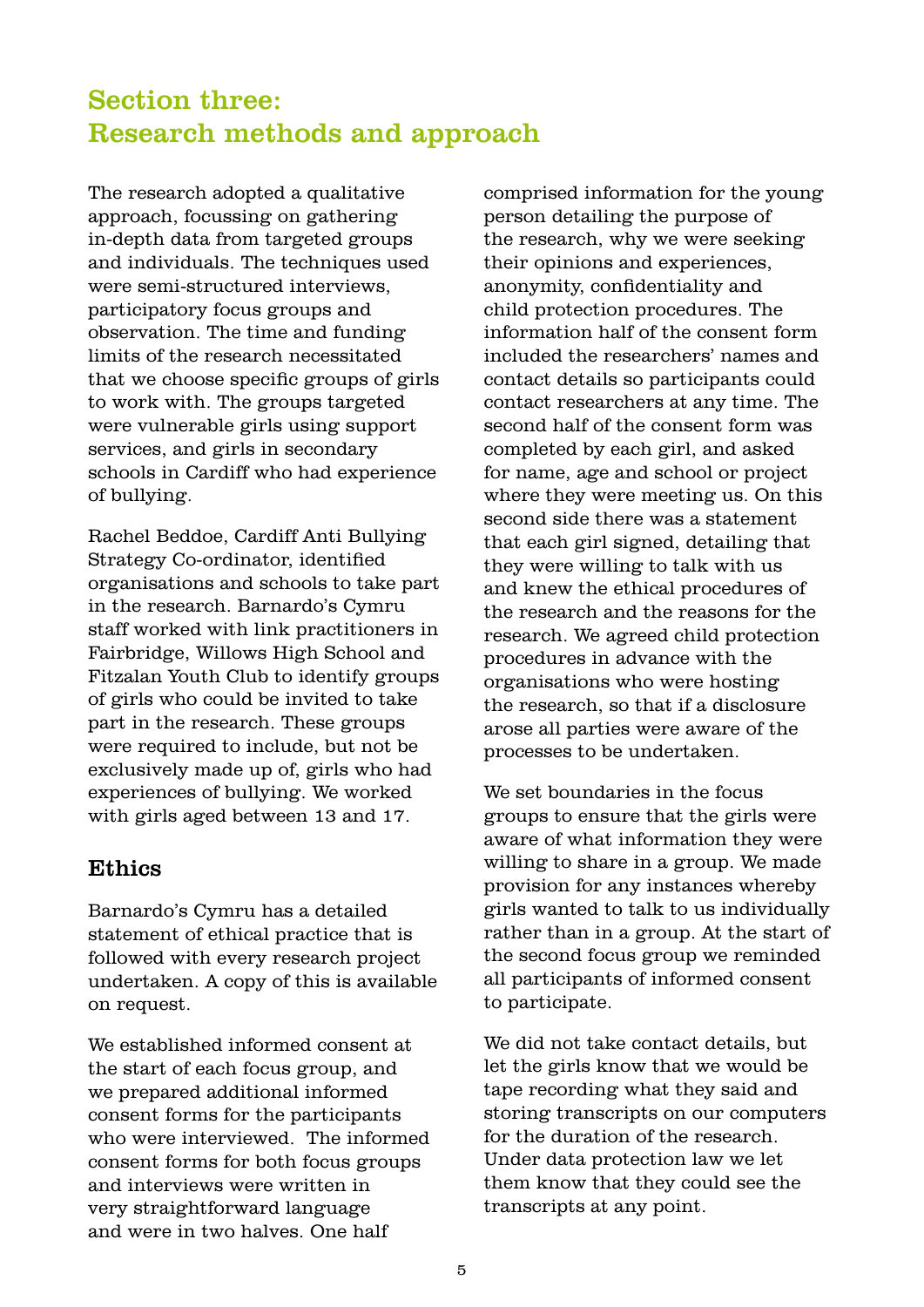We advised the girls that they could withdraw from the project at any point. We used participative exercises during focus groups and ensured that girls could choose not to participate in certain activities. When highly personal or sensitive issues arose, we signposted and referred on where necessary. This did not interfere with research processes and is an important way in which adult researchers can show their ethical responsibility to vulnerable participants. However, the researchers did not cross the boundaries of signposting and had clear boundaries to ensure they did not give information or support which they are not qualified to do.

All the girls were over 13 years old and had consented themselves to take part and so full parental consent was not sought. However, we did provide parental or guardian information leaflets about the research and opt out forms for parents and carers. The information leaflets included researcher contact details and invited parents to discuss the research or any queries they may have. The opt out forms enabled parents to withdraw their child from the research if they felt it was not something they should be involved with.

#### The research cohort

The commissioners requested that we engage with vulnerable girls who had experienced, or were experiencing, bullying. They were interested in understanding more about the underlying issues and social processes that lead to bullying between girls of secondary school age. They were also identified in the impact of bullying on the life trajectories of particular groups such as teenage mothers and young girls 'not in education or

employment' (NEET). Whilst we did not work specifically with a group of girls who were in the 'NEET' category, we did ensure that they were represented within the focus groups we facilitated. However, we did not have representation from, or engagement with, any teenage mothers.

We spoke to 29 girls, aged between 13 and 17, in three different research locations. One location was a secondary school, where we facilitated consecutive groups with 13 girls. These girls were from different year groups and were chosen to participate because they had had experience of bullying within the school. In the second research location, a voluntary sector organisation providing an alternative curriculum, we worked with 5 girls in two focus groups. Lastly, we worked with 11 girls in a youth club setting, situated in a socially and culturally diverse community. In this research location ensuring continuity of participants was difficult. We facilitated the first focus group with 5 girls on the expectation that they would be returning the following week. However, the follow up session couldn't go ahead, so instead we worked with a different group of 6 girls who wanted to be involved. We therefore chose to undertake the semi structured interviews with them, as we would only see them once.

Seven of the girls were Muslim, from different ethnic minority communities. There were no other minority ethnic communities represented, no other faith groups and no known statements of special educational needs held. The size of this study meant that we were unable to specifically focus upon girls' negative peer relationships and how this inter-relates with diversity and identities.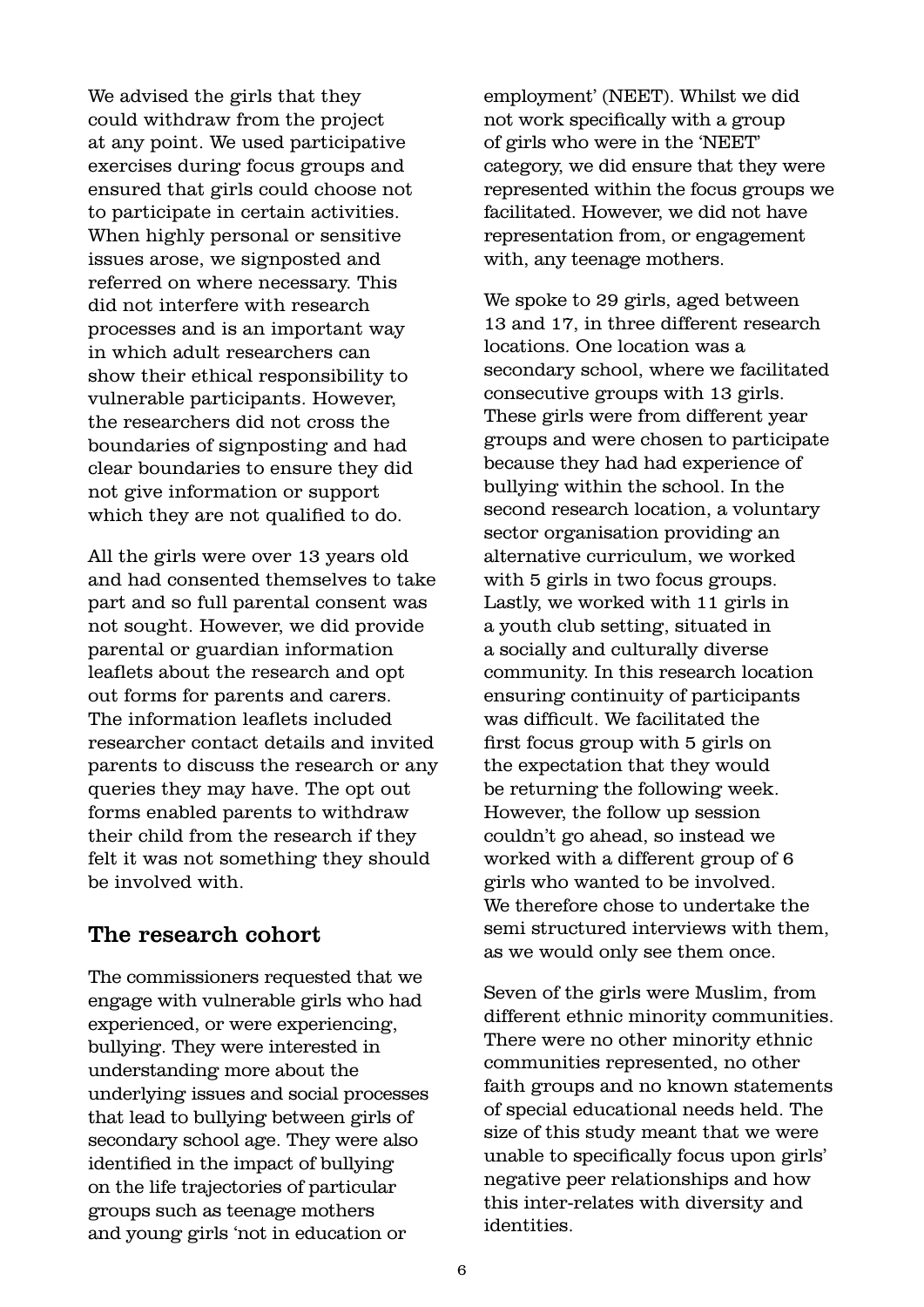### Research methods

We triangulated methods, using focus groups, interviews, non participant observation and secondary data.

We used a combination of discursive and creative methods to facilitate the focus groups, designing them to address the research questions within our ethical framework.

We decided to work with 3 different groups and run 2 consecutive sessions with each group, thereby facilitating 6 focus groups in total. We actually facilitated 5 focus groups for the reasons outlined above in relation to research cohort, but supplemented this with individual interviews. The aim of having two consecutive focus group sessions was to give the girls the opportunity to get to know us and be fully informed of the research purpose, methods and process, to become familiar with the questions we had about bullying, and to allow for some thinking time and individual reflection, before coming to the second session, no more than a week later. In this way, we were able to gather more in-depth data and ensure that informed consent could be implemented properly.

The focus groups in the school and the voluntary organisation were held within a week of each other, as planned. It was only possible to arrange the youth club work over a two week period, which impacted upon research continuity, as outlined above.

In the first focus group session we presented the girls with case studies of bullying situations and asked for their views on:

- $\blacksquare$  What the triggers were to the bullying incidents?
- $\blacksquare$  What they saw as the background issues leading to bullying?
- **n** How girls' peer relationship patterns can lead to bullying situations?
- **n** How could girls be helped or supported to avoid bullying situations?

Two workers ran these groups, one facilitated the discussion and the other recorded the material that came out of the discussion.

In the second focus group we used an art activity, with accompanying interview questions, to unpack what the peer interactions looked like in further detail. The girls were asked to make an artistic image of a typical bully, a typical victim and a typical girl who might be part of a group of bullies. We encouraged the girls to think about:

- **n** What aspects of each character's personal history might create a backdrop for them becoming involved in imbalanced power relationships with their peers?
- $\blacksquare$  What surface issues and actions trigger bullying behaviour?
- $\blacksquare$  What part do boys play in girls' peer interactions and do boys' relationships follow different patterns to those of girls?
- $\blacksquare$  What strategies might be employed to sort out, avoid or contain peer relationships which have a bullying component?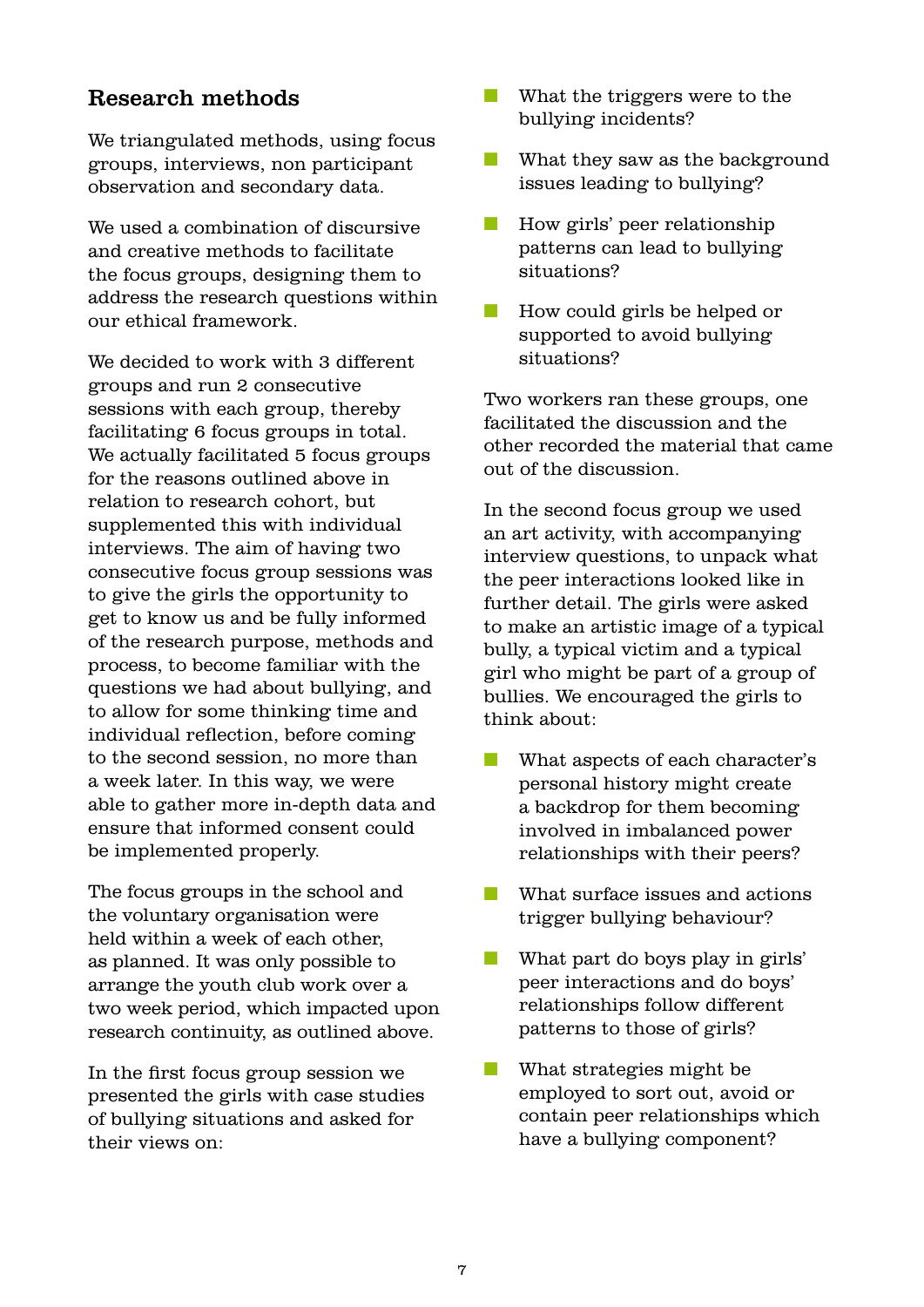One researcher facilitated the group whilst the second recorded the data. The artistic images were used as data also.

The girls in the groups were asked to volunteer to be interviewed individually on a separate occasion. Of the girls who volunteered we selected girls for interviews based on their experience and understanding of bullying and how this could best inform the research aims. These semi structured interviews gave us an opportunity to explore the themes arising from the focus groups in more detail and with the confidentiality afforded by being in a one to one setting. Being semi structured enabled us to have set themes that we wanted to explore but to be flexible, allowing for the girl being interviewed to say as much as she wanted and include her own topics. In addition we were able to ask the girls some questions about what they thought the personal impact of being caught in a bullying relationship had on those involved. We conducted in-depth interviews with 9 girls including 3 from the school and 6 from the youth club: these were either recorded and transcribed, or notes were made, according to the preference of the interviewee.

Both the focus groups and the semi structured interviews were analysed manually, using latent content analysis.

We used secondary data from the Cardiff Against Bullying database which yielded information about numbers of referrals and reasons for referral to their service. We cross referenced this with the qualitative data to build up a fuller picture of the background issues and presenting problems of gender and bullying and the complexities of girls' peer group dynamics.

We used non participant observation to record researcher observations and to ensure that conversations which were not directly related to questions in the focus groups were captured. These observation notes were of peer dynamics, notable moments and possible emerging themes and were used in analysis where themes required some clarity or where account needed to be made with regards to researcher reflexivity.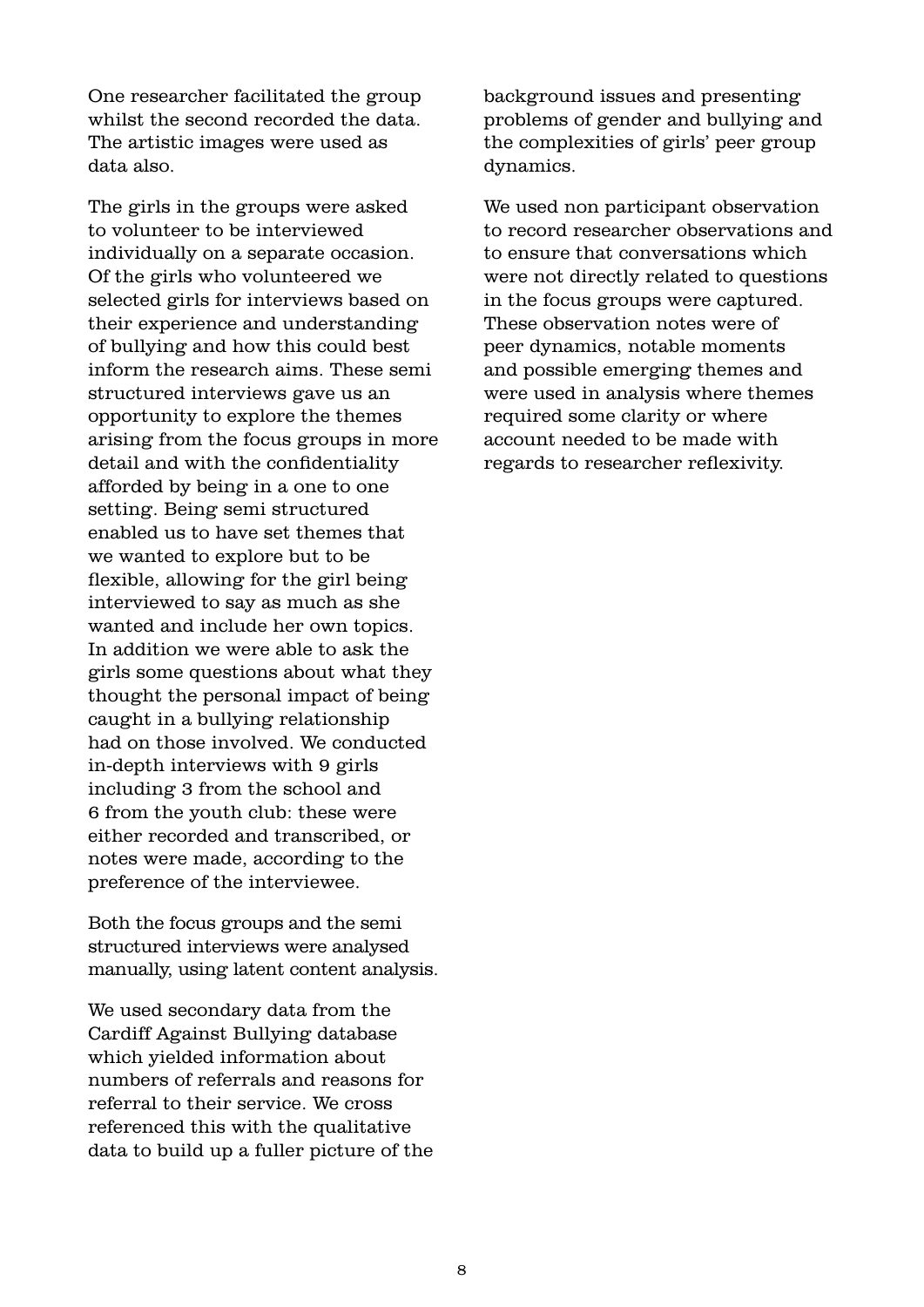# Section four: Research findings

We found seven main themes to the research findings. These are the triggers to bullying; the impact of personal and family background; girls' peer relationship patterns that lead to bullying; the use of virtual social networks in girls' bullying patterns; gendered peer relationships and bullying patterns; the personal consequences of girls' bullying; and the girls' suggestions for preventing and stopping bullying. Each of these is detailed and explored in turn below. The quotes are used to explain common issues that arose in the fieldwork. They have been chosen to highlight shared experiences and opinions.

# A. Triggers to bullying

#### 1. The impact of being perceived as 'different'

It was clear from all the focus group material that girls need to be very aware of the way they present, both visually and emotionally, to their peers if they are to avoid falling victim to bullying or social exclusion, as one girl's comments exemplify:

#### 'People get bullied for being different.'

Girls with unfashionable, cheap clothing and accessories were likely to be at risk:

'They bully people who are wearing the wrong clothes like if you buy your clothes from Tesco you get the piss taken out of you.' Those who had an aspect of their physical appearance which set them apart, such as a physical impairment, a lack of personal care and grooming, or ill health, could draw the bully's attention. For example, in one focus group session the 'bullied' character was portrayed as having 'a monobrow, spots, a runny nose and a brace on her teeth'. Showing emotional or intellectual weakness can also prove to be a risk factor. Additional comments from the girls on their work included that this would be the kind of girl who would 'broadcast her insecurities'.

Any aspect of a girl's presentation that could be interpreted as a vulnerability might be a risk factor for bullying.

#### 2. The effect of being new to a group or school

Bullying could also be triggered by being new to a group or school. A new person might be vulnerable to being bullied, or a new person might deal with the situation of being new by bullying:

'It's like if there is a new girl at school who is quiet, if she doesn't answer questions the right wayit's like she has an attitude – she has a problem. We would think she was giving attitude.'

The above comment implies that new girls who are 'quiet' can draw the attention of bullies, maybe because they present as vulnerable, or possibly because quiet people give little information away about themselves.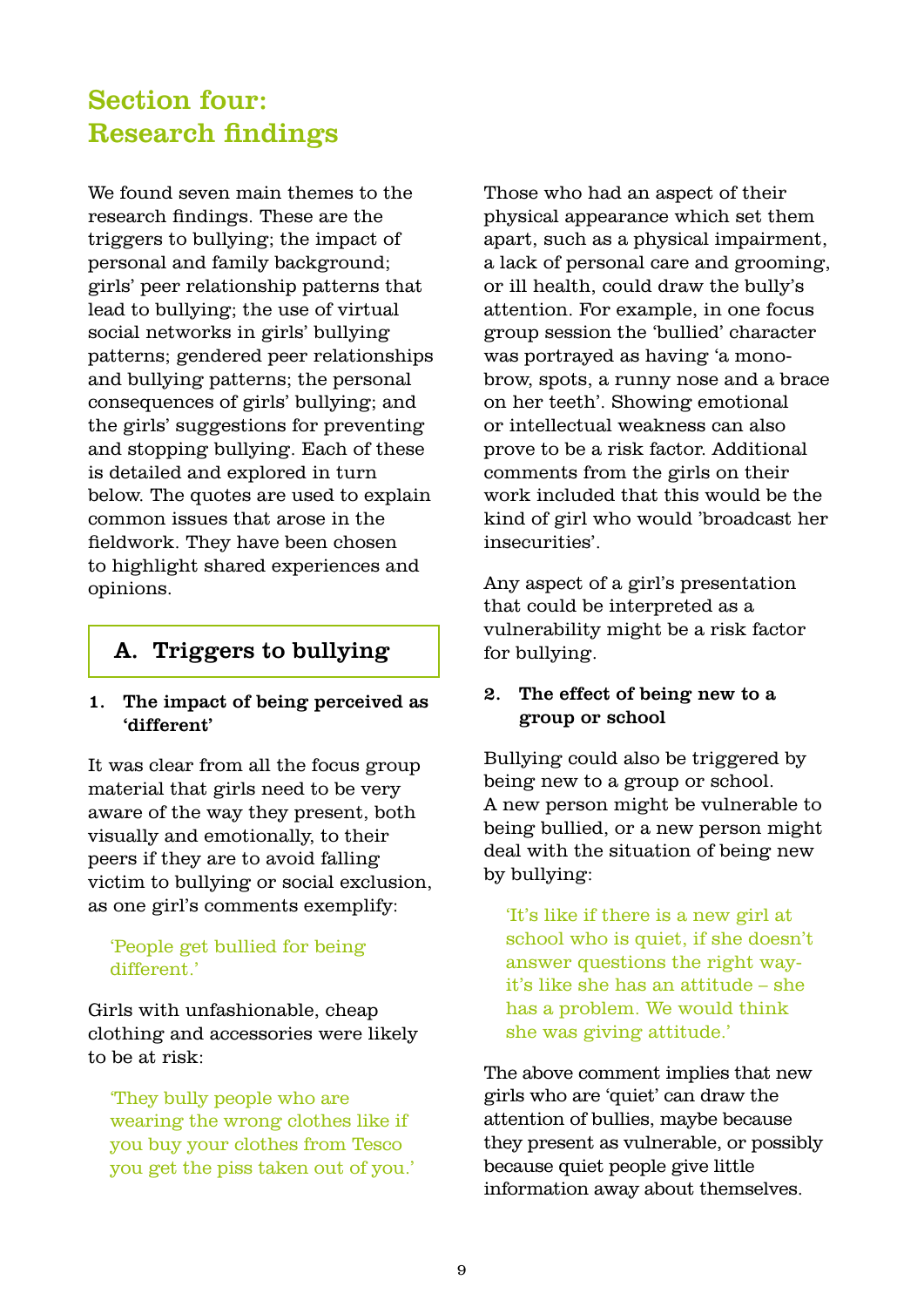This leaves a space for others to wonder or worry about what their views and thoughts really are. Are they the same or different? Will they fit in or challenge the group culture? Will they challenge the bully? There is a desire to ask questions in order to illicit information about who this person is, and, more to the point, will she 'fit in' with the culture of the group. The term 'attitude' suggests a challenging response, maybe alluding to the risk presented if the new person is an even bigger bully than the ones operating in that particular community of girls, as referred to below:

'Some girls bullied my cousin out of the school. I spoke to the bully, she's big built, she'd bullied a lot of people here. The bully was new to the school.'

B. What aspects of personal and family background create a backdrop for imbalanced power relationships?

#### 1. The links between poverty and bullying

Groups highlighted that educational and economic poverty in a girl's home background could impact negatively on her capacity to present as both visually and emotionally strong. Material poverty means that some families are less able to afford to dress their children in good quality clothing, or the designer labels that are deemed fashionable. Moreover, there was an awareness amongst girls that some individuals come from homes where they do not have the educational and

social guidance and support that other young people have, and that this can mean they lag behind with school work, or are not as familiar with social mores and how to 'fit in'.

This lack of self-awareness and limited social skills was illustrated via the artistic images of victims of bullying. One group prepared an image of a victim highlighting lack of selfawareness with the label; 'Why do they bully me? I am good looking ain't I?'

Another label pointed at a victim's awareness of difference, but lack of understanding that there would be a link between this and being bullied: 'I know I dress strange but still'. A suggestion was made in one group that these girls might benefit from some social skills training to help protect them from being so exposed to bullying.

#### 2. Girls' perceptions of a bully's home and social background

The bullies were also viewed as having social and emotional weaknesses. When the girls got past their anger at bullying behaviour and were able to be more thoughtful about why a person might start to bully others, they frequently concluded that this would happen because the bully was miserable, unhappy or deprived in some way:

'I think there is something missing from the background of the group leader who is bullying.'

'The bully may have problems at home and bring them into work.'

'They are looking for attention so as not to be grieving or they may be pushed around at home.'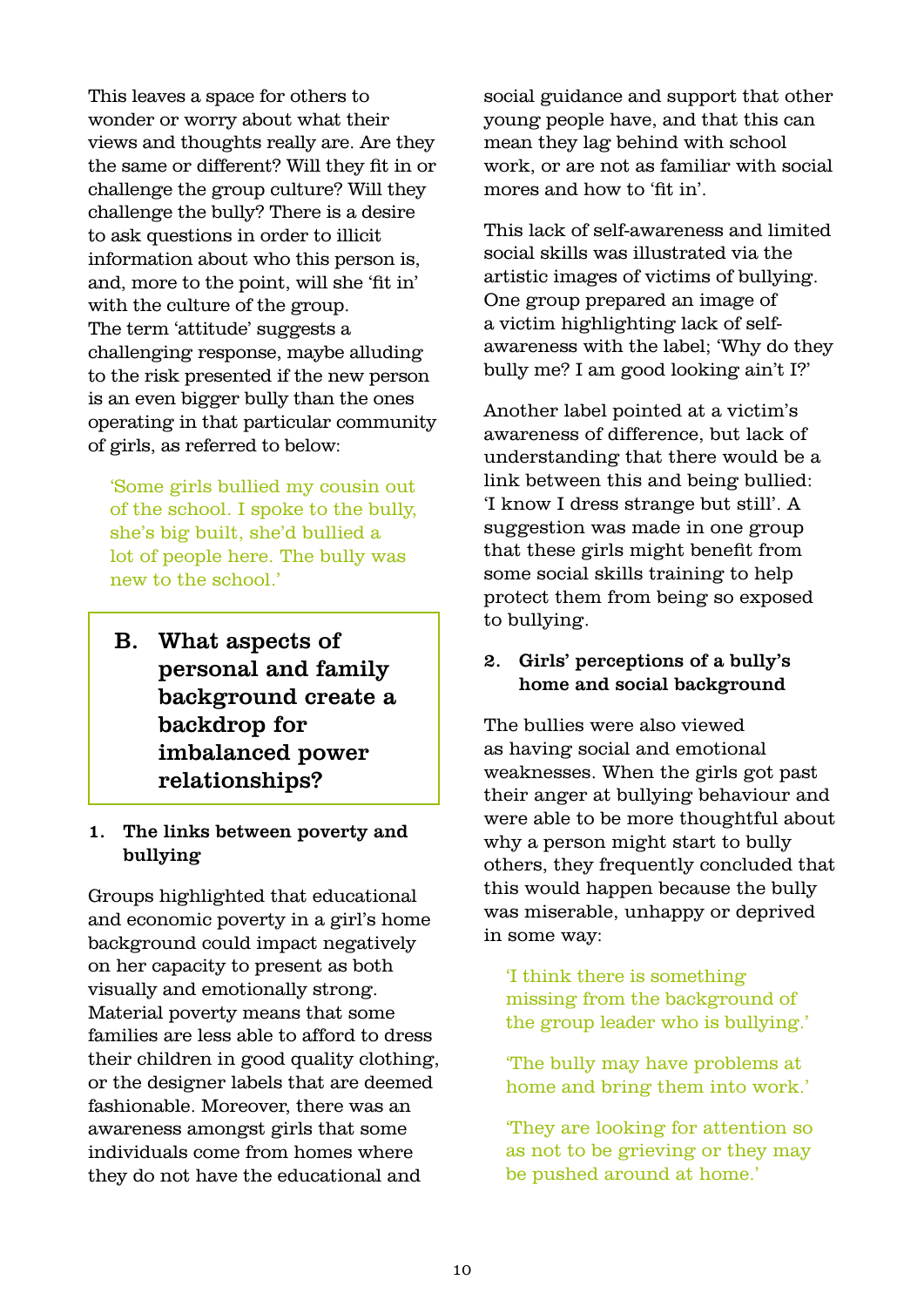These individuals are viewed as being emotionally burdened, or emotionally deprived in some way and are perceived as attempting to find resolution to, or find relief from their own pain through their relationships at school. This might manifest in bullying behaviour in an effort to draw attention to themselves, or by exporting the pain into the victim and gaining for themselves, an albeit temporary, respite via feeling in control or triumphant. These comments illustrate that where there is no recognition of the emotional burdens these children and young people carry, or any space for them to express themselves and get some comfort and support within the school environment, or elsewhere, then there is a risk of bullying behaviour starting.

One of the groups portrayed the bully, in focus group 2, as having clouds around her head. When questioned about this, they said that this represented the fact that the bully is not happy and is quite depressed. The bully's feelings, and how they can be provoked also have implications for bullying, for example a girl inadvertently provoking feelings of jealousy in another was cited as a potential trigger for bullying.

The other perception of the link between home, or family background, and peer relationships was that bullying was simply learnt behaviour, and that bullies bring patterns of relating to their peers from their experience of being brought up in homes where family members bully each other:

'Bullies must learn about hitting people from their parents. They probably have a bad background.'

#### 'It starts with how you are brought up and lifestyle.'

There was also the perception that there is a viral element to bullying behaviour, with the capacity for bullying behaviour to spread easily if it is not stopped by an external prohibition. This is evidenced by some girls describing becoming bullies following an experience of having been bullied themselves:

#### 'To be a bully you need to be bullied first.'

'They look at a person and look for a target until you get in with them and end up a bully.'

'After I got bullied I took my anger out on the wrong people, I bullied.'

These girls are describing two ways in which this behaviour can spread. The first is when a girl must emulate bullying behaviour in order to be accepted into a group. The second describes a situation where the strong feelings of fury and humiliation stirred up in some victims of bullying are personally uncontainable and intolerable. They can only be assuaged by being 'passed on' to another person. The options here are to be a bully or a victim, for those who cannot tolerate the pain of being a victim the only option is to become a bully.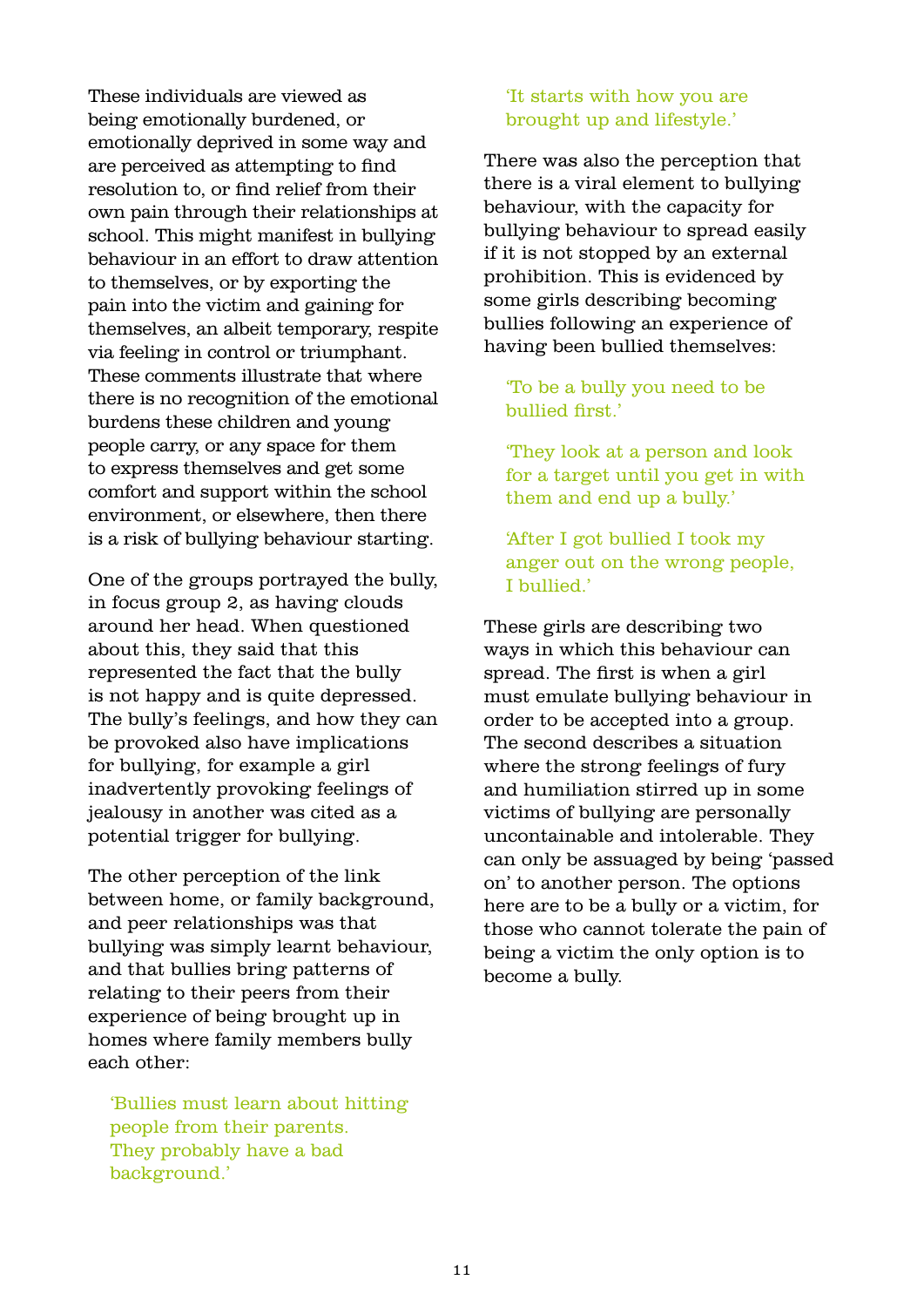C. How girls' peer relationship patterns lead to bullying situations

#### 1. How targets and social dynamics of bullying emerge

The girls described the process that takes place which leads to bullying as one which involves the harnessing of the power of the group to target, or hound, one, or a few, individuals. Firstly, the grain of weakness in the potential victim, or victims, emerges. That which will make them a target comes to light, either through deliberate provocation, or otherwise:

'Sometimes someone intends something as a joke, but others take it to heart. Sometimes someone will say something hurtful intentionally to hurt another person. It goes on usually because the person who takes offence is less resilient or less confident. Sometimes the comments made are too personal or about your family and that's why someone may take offence. Sometimes the comments and stuff just go on for too long, they are relentless and that way it's bullying.'

The bullying starts and the situation evolves, like a social virus, with the majority of the group either distancing themselves from, or actively joining in the attacks on the victim:

'The comments and gossip sometimes start with one person and spreads to other friends.'

The group is sometimes openly instructed by the ringleader to target a victim:

'Sometimes the ringleader instructs others to start bitching or spread rumours. There's always a ringleader in these situations.'

'The bully takes all their friends away and they tell people not to hang out with that person because they are being bullied and it's not cool to hang out with them.'

The power of the aggressive, bullying group affects all who are involved in it. Whilst the bully and the bully's victim take up the polarized positions of the aggressor and the persecuted, if there is no external means by which this destructive relationship can be tackled or mediated, then the implication for the peer group is one where each girl then has to make some compromise to the bullying culture. The stress of being involved in a group dynamic which seems to be beyond the reach of social rules and boundaries, which can afford young people some sense of safety, means that girls are left to weave their way through an emotional and social minefield, forcing them to compromise their values and expose themselves to risk.

Earlier I have referred to the way that bullying behaviour can spread from one person to another, which can quickly create a culture, within a peer group, dominated by very hierarchical and aggressive relationships. It is very difficult for an individual girl to avoid being drawn into the bullying culture, unless there is a group which operates an alternative culture available to her within the school or local community where she lives and learns. Where a girl is faced with no alternative, the data we gathered in our research described two ways of responding. The first involved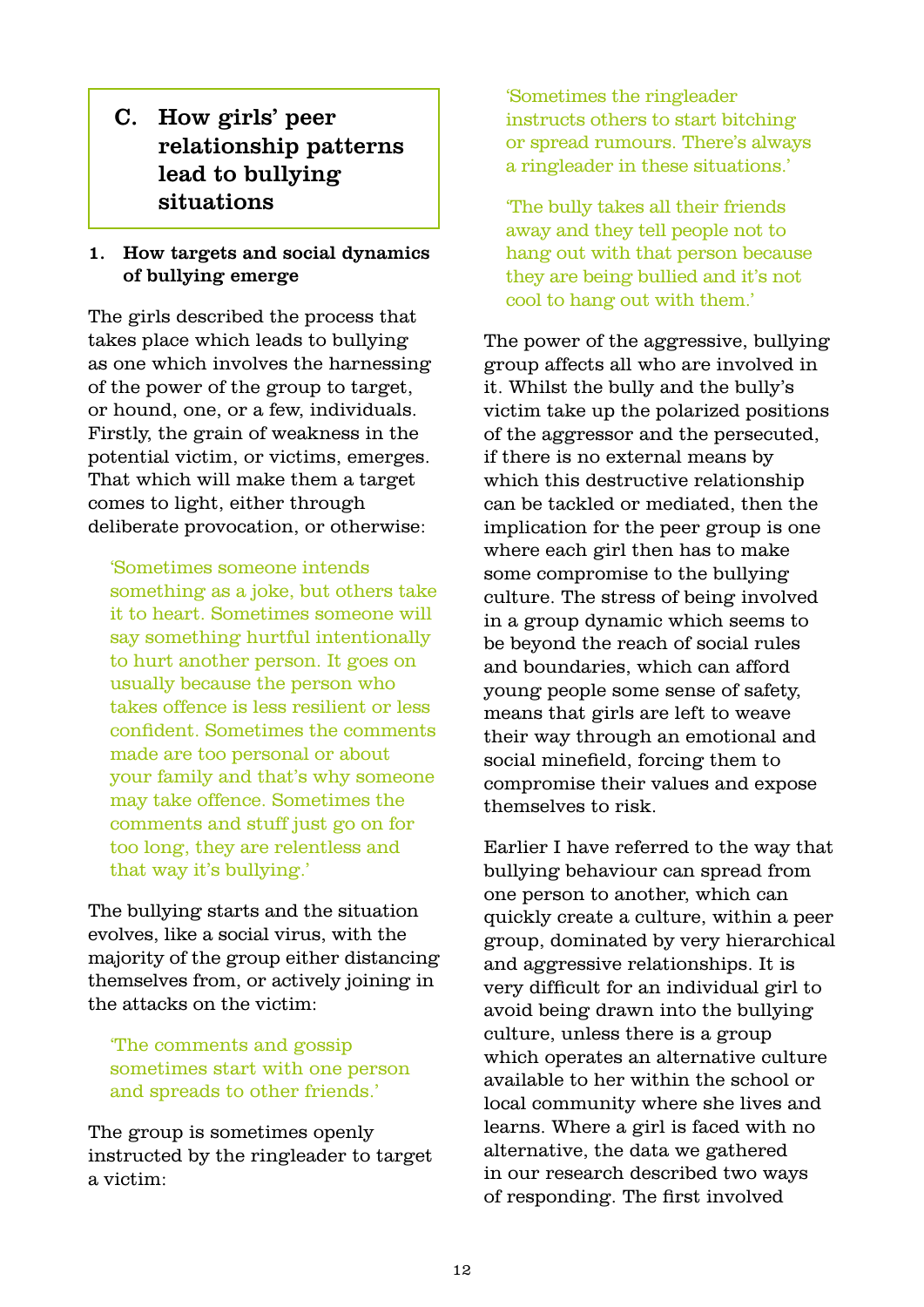colluding passively with the culture of the group, the second described a more assertive challenging style, which also potentially resulted in being accepted by the group.

#### 2. Girls' feelings about colluding with bullying

The girls who passively collude with the bullying group are those who distance themselves from the victim for fear of being excluded or alienated from the main body of the group:

'They do it (join in with bullying groups) because they are afraid of the outcome, afraid of being bullied.'

'They would probably be afraid that they would get targeted by the bully and there would be a lot of peer pressure.'

'You worry about being on your own and stoop to it (bullying) to not be on your own.'

One of the groups made an artistic image of a person who was involved in a group of bullies showing her as being fashionable and attractive, deliberately illustrated as a defence tactic. She exhibited signs of anxiety, had bitten nails and a cigarette in her hand, she had an image of a broken heart on her chest. The girls described her as being anxious about the bullying. Labels describing the girl's thoughts and feelings included:

| 'they might bully me'         |  |  |
|-------------------------------|--|--|
| 'I might be her (the victim)' |  |  |
| 'worried'                     |  |  |
| 'upset'                       |  |  |

'stressed'

'scared'

'I'll become unpopular'

'Everybody else is doing it'

'If I leave will I have friends?'

'I don't want this'

Once within the ranks of the bullying peer group, because of the volatility of the relationships and group dynamics, girls still cannot rest for fear of being pushed back out of the group. Girls can feel that they are treading a thin line in these groups, where unpredictable, emotionally charged interactions, can mean a falling out with one person resulting in a girl losing many friends:

'I was on the edge of the crowd. I could be in the middle one day and the next a "dead person walking".'

'When girls fall out with each other they may lose some of their friends.'

The risk, or fear, of ending up on one's own, and the perceived pressure from the group to become like them means that girls change their behaviour in ways which they often don't feel comfortable with. The comments associated with the image of the girls involved in a group of bullies, described earlier, illustrate the difficulty of this:

'I don't want this' stressed' 'worried' 'upset'.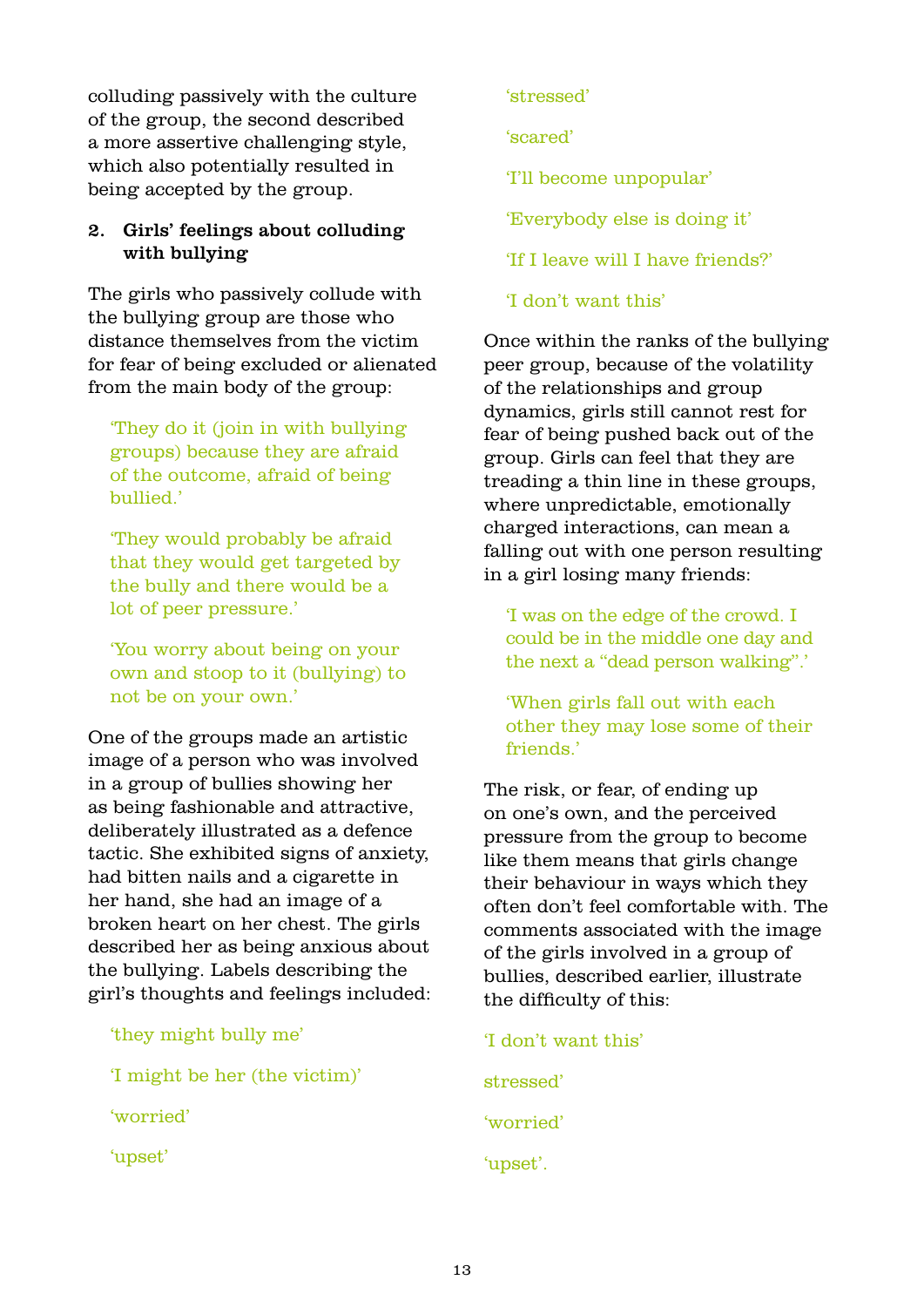The pay off is a degree of relief as expressed here:

'It's easier being nasty than nice. It means you don't have to look over your shoulder.'

The above comment starkly describes the difficulty of maintaining a personal sense of morally sound, 'good' behaviour in relationships when one is outnumbered by peers who have bought in to a different way of operating. One way of making negative behaviour feel more acceptable, and distancing oneself from taking personal responsibility for it, is by persuading, or forcing, others to behave badly also, so that it becomes 'the norm'. However, in some cases, becoming part of such a group can lead to high risk behaviour, and the incumbent can feel, and is, in fact, trapped without external help or support:

'I started doing things I didn't want to do. They got me on drugs, sleeping with boys, they'd phone me up (abusive calls) and knock on my door.'

The girl quoted above is describing a very extreme case of bullying which extended across areas of her life from school into the community. Her peer group was a particularly volatile and emotionally charged one where a number of the young people were dealing with significant family trauma and stress. In the absence of any effective intervention these teenagers visited some very unpleasant behaviour upon each other. This resulted in individuals self-harming and attempting suicide.

#### 3. Retaliating to bullying

The second response option is to fight back with the aim of standing up to the bully. The aim of this is to avoid becoming the victim of bullying; however, this strategy comes with its own risks. Taking on a bully, and showing strength can lead to some girls accepting the challenger into their group; however, they may be more interested in using the challenger, rather than befriending them, as illustrated below:

'Sometimes when you fight back they realise that you will stick up for yourself, then some girls who have previously been bullying you will then pretend to be your friend. They then get you to fight their battles and then when you get caught you get labelled as a bully. Sometimes the original bully starts to bully you again.'

There are two issues being flagged up here, firstly where disputes and differences are resolved by utilizing a range of aggressive or negative methods, then girls may find themselves trapped within a volatile culture of relationships, characterised by cycles of arguments and disputes. Secondly the 'labelling' the girl is referring to here is being carried out by adults, within a school situation or otherwise. This means that where there are no formal, organisational routes available for addressing bullying, the girl may be forced to stand up for herself and, ironically, ends up being branded a bully in her attempts to stop the bullying.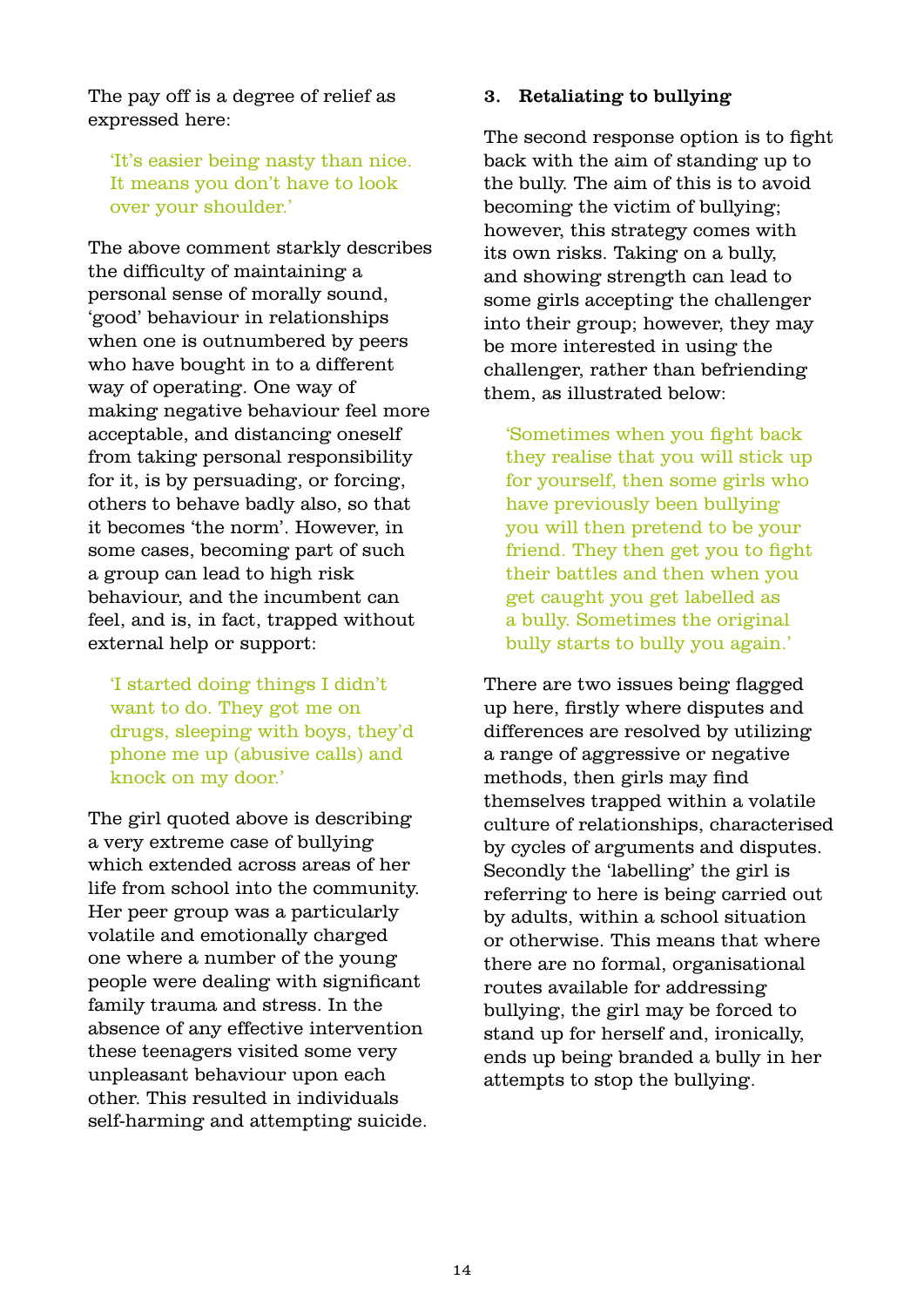For both the girls who collude with bullying and those who fight their way into an aggressive group culture, because they have no other choice, there is an emotional price to pay. This is the loss of the opportunity for more ordinary, benign friendships, and a sense of belonging. The following are the words of a young person who was clearly reaching for this experience:

'I think there does come a point when you get bullied that you get really fed up with the bullying and turn around and stand up for yourself. That's usually when the fighting comes in. But fighting doesn't solve anything it just shows that you can throw your fists around. It may resolve issues which are smaller, but it doesn't resolve the bigger issues.'

The desire to be an accepted part of a peer group, to find one's place and belong is fundamentally what is being sought after here. However, the aggressive, volatile pattern of relationships, that many young people have to operate within, are limited in their capacity to provide the quality of belonging which can support healthy emotional and social functioning.

# D. The use of virtual social networks in girls' bullying

#### 1. The complexities, subtleties and pervasiveness of virtual communication

The girls across the groups spoke about how social media can serve to trigger bullying, but more frequently serve to inflate and expand the impact of negative group behaviour.

Firstly, it's important to note that the girls were aware that media communications are a complex two way street where meanings and interpretations of messages can be coloured by the states of mind of those that receive them:

'There are different tones when you send a text and it can be how the person receives things which are also important.'

'You've got to make exceptions and try to imagine what they mean when it's in writing.'

There was evidence from one group that girls were trying to build extra communications into their messaging in order to communicate more effectively. However, the complexity of this can sometimes lead to heightened sensitivity, or risk of giving offence as illustrated by the following girl's description:

'It does cause problems if there are not enough kisses at the bottom of the message, people get offended. It also depends if you put LOL or OK at the bottom of your message. If you put LOL with a full stop, or K with a full stop people can take offence 'cause it shows you've got attitude. Back in the day LOL used to mean 'laugh out loud' – now there are new ones so people get offended if you put a full stop after the word or not. They think you've got an attitude if you do. If you put 'K' instead of 'OK' that's offensive, but it's better to put 'Okay'.'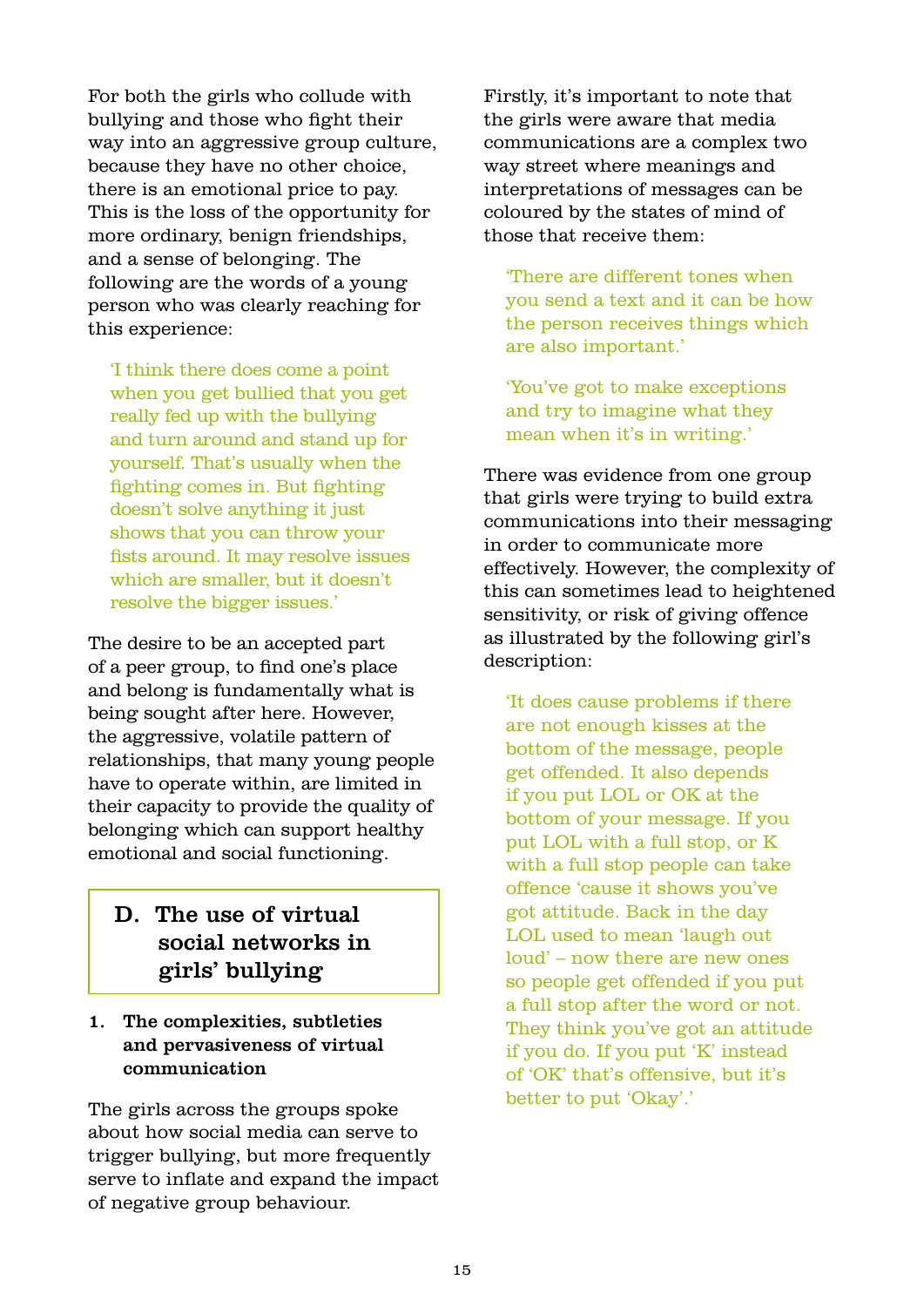#### Another girl reported:

'…on Facebook it matters how you sign off your messages. If you use a sentence with a full stop it can be offensive, for example, if you sign off your message 'K..' that is really offensive, you have to make sure you put kisses at the bottom of your message and after everything.'

It seems that these girls are trying to create a code which adds nuance to their messages so that their meaning can be better communicated. However, the code also seems quite complex and burdensome, making communicating via the written word a tricky business. One can imagine a girl new to the group entering a messaging network fraught with potential for wrong footing.

Being part of this virtual social realm is not optional, the girls we spoke to felt that they had to be on Facebook:

'It's not an option not to be on Facebook at our age. You can't make friends without Facebook, you would be seen as weird if you don't have Facebook.'

For these girls, social networks are becoming the main means of keeping in touch with each other:

'I never ring anyone.'

'I don't like talking on the phone, my voice is weird.'

'Yeah it's like after football it's 'in-box me', we don't say 'phone me' anymore.'

Some of the comments made illustrate how social media can serve to inflate or extend disagreements and how

intimidating it can feel when a face to face disagreement moves into virtual group environments such as Facebook:

'If I argue I expect it to be between me and the other person. If it goes out to others and I don't know who they are, like when they put it on Facebook, it's then worldwide. Everyone knows your name.'

'That's a really big problem (cyber-bullying)… People post abusive stuff or make up rumours and put it on someone's Facebook page because they want to spread it to as many people as possible. They want the whole world to know. That's when other people join in and get involved and take sides. It goes on from there.'

Moreover, once the argument has moved into the Facebook realm, girls felt much less able to contain the 'rumour-mill' or even to protect themselves against any further interaction with the attacking person:

'What I hate about Facebook is that if the person you've had an argument with tried to add you as a friend, you don't have to accept but they can still message you. They can bypass the system of you having to accept them as a friend because they can still contact you.'

This girl is not aware of the privacy settings on Facebook that can stop this situation. This suggests that despite the central part Facebook plays in these girls' social lives, they aren't always as clear about how it works as they could be, and therefore not in the strongest position to protect themselves.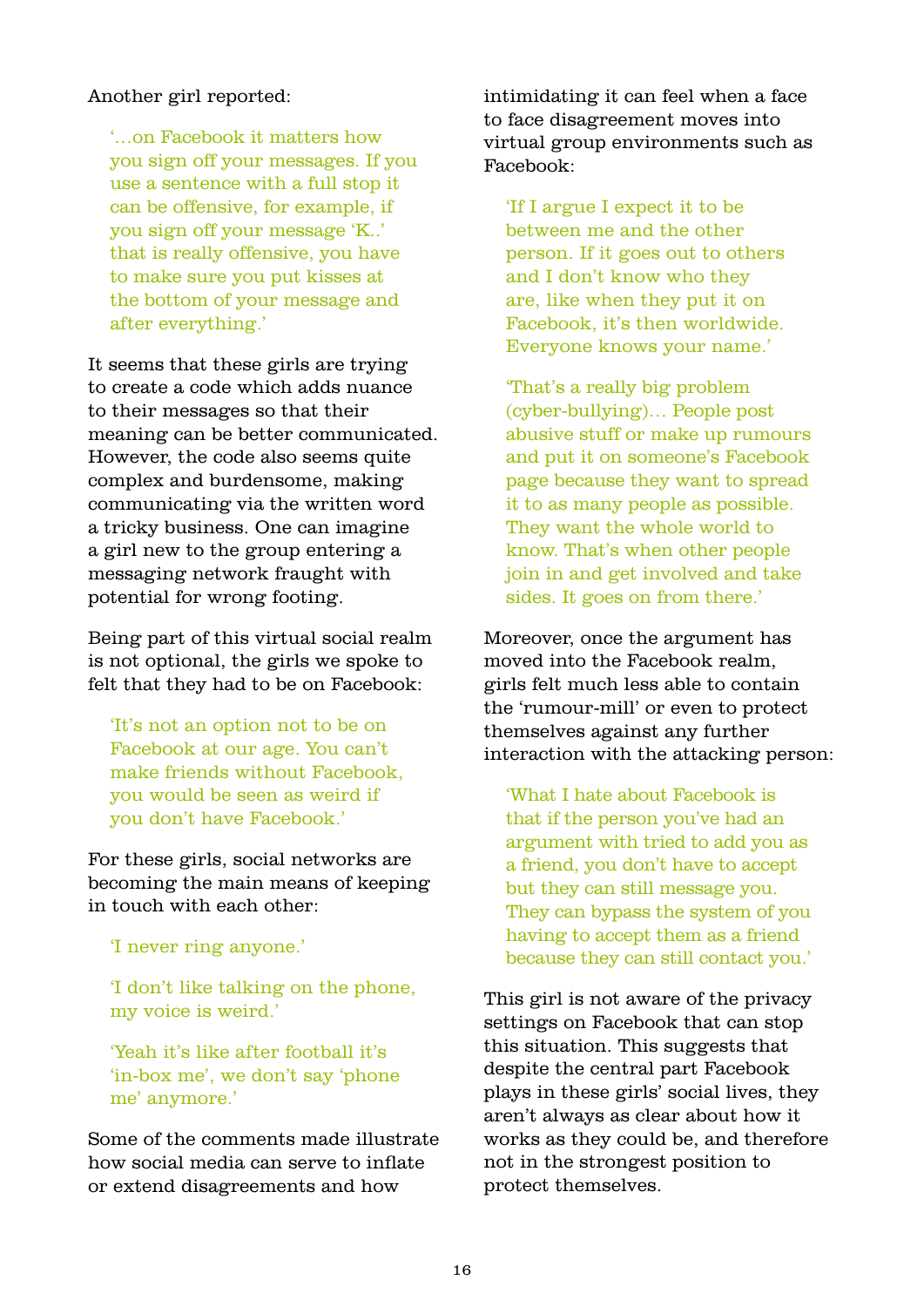E. Are girls' and boys' negative peer relationships different and what part do boys play in girls' peer relationships?

#### 1. Girls' perceptions of gendered bullying patterns

All three groups expressed the view that there was a difference between the way boys and girls resolve arguments. A feature of this was the perception that boys don't get as involved in disputes as girls, or that disputes between boys tend to be resolved quickly with a fight:

'Boys don't make a big deal out of arguments, they just have a fight and the next day they are friends again. They are not as stubborn as girls.'

'Boys will forget, girls remember things and bring them up during an argument and things get worse.'

Boys were viewed as expressing themselves physically whilst girls were more cerebral, using 'cleverness' and 'manipulation' to bully:

'Boys tend to be physically strong but girl bullies are sometimes quite clever, they know how to manipulate situations more than boys.'

'Girls tend to speak behind each other's backs, sometimes they say things to your face and give dirty looks. Boys tend to argue and come face to face. They will have a fight or just walk away but in a week or so they are friends

again. It doesn't happen like that with girls. Girls hold it against each other, girls' arguments last longer than boys' arguments.'

'Boys are more forgiving, when they argue it only lasts a few days. They shake hands and the argument is over, girls' arguments go on much longer… Girls tend to spread gossip and make up big rumours. Boys do make up rumours but they are smaller than girls' rumours. Boys don't tend to take sides in an argument, when girls fall out with each other they may lose some of their friends.'

The above also suggests that boys don't employ psychological game playing and emotional cruelty to the same degree that girls are capable of. Bullying techniques described as being used by girls include, rumour spreading, creating gangs and sowing social disharmony and using Facebook and other social media to spread abuse further.

There was also a perception that girls tended to use virtual media in a more manipulative and damaging way than boys:

'Girls put stuff on Facebook, they tend to bitch on Facebook, when girls argue it goes on for weeks.'

'Girls are clever with the things they put on Facebook.'

It seems from the above comments and observations made by the girls in our sample that there is an emotional intensity in girls' relationships which is different from that present in relationships between boys. Boys are viewed as using short bursts of physical fighting to resolve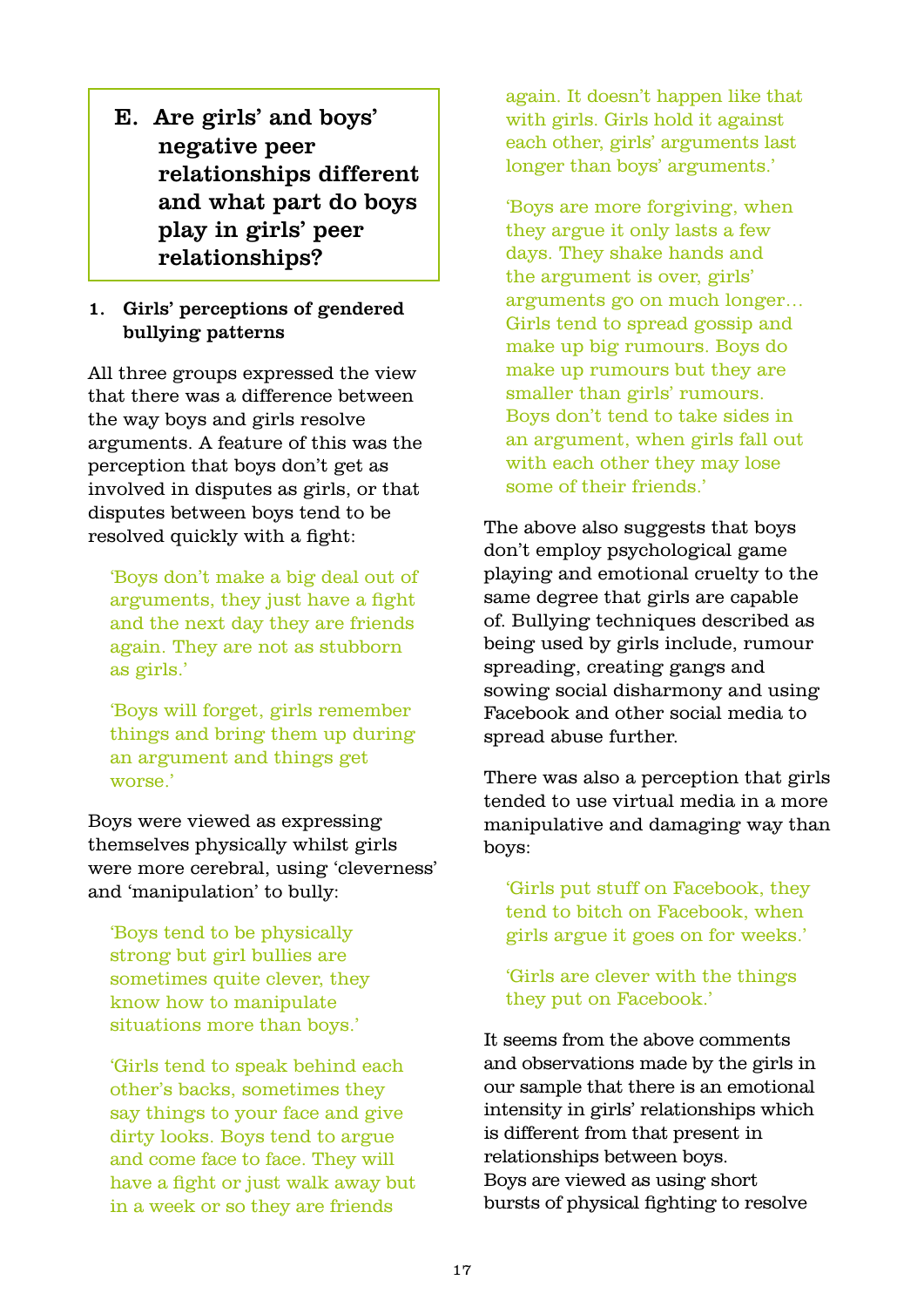disagreements which act as a safety valve, releasing the emotions fiercely and swiftly and returning their relationships to some equilibrium. Girls are viewed as having long-running battles in which more psychological attack is brought into play.

#### 2. The intensity of girls' friendships

Girls identified the positive aspects to girls' relationships, when they were working well as including quite high levels of trust and personal sharing:

'They share secrets that you can't share with your parents. Talk about who you fancy. Hanging around with someone you trust. Boys might not share secrets so much.'

It may be that girls make use of their close intimate friendships to share very personal, emotional material which makes the breakdown of friendships more high risk. They risk being more emotionally exposed and easily hurt, by the betrayal of a close friend. Facebook and other social networking sites make this even more high risk by creating opportunities for placing highly personal information or comments within a 'world-wide' forum.

#### 3. How boys encourage girls' disagreements and fights

Some of the girls mentioned the interest that some boys take in the disagreements that go on between girls, sometimes stirring up the tension for their own entertainment:

'Boys like to see girls fight, they like to see girls 'bitch fight'. Some girls like to fight in front of the boys, they think it impresses them.'

'We were arguing during homework club, the boys were on her side. I walked out and my cousin and friend came with me. All the boys followed her, she said she wanted a fight. The boys like to see girls fighting, they call it 'bitch fighting'… the boys were following on bikes, I ended up fighting this girl.'

'Boys tend to encourage the fighting. Some girls go along with what the boys want. They usually go along with boys they fancy, they try to impress them and be popular with them.'

The above comments suggest that the point at which girls' disputes escalate into physical fights is the point at which they become of particular interest to the boys. There is an element of girls playing up to the boys' desire to see a fight, and that there may be a sexual element to this, as described above, with girls trying to use fighting to impress a boy they find attractive.

# F. Girls' thoughts on the personal consequences of bullying

#### 1. The affect of bullying on confidence and self esteem

Being bullied was thought to have profound short and long term consequences, including a dip in confidence and self-esteem and a desire to avoid a repeat of the experience at all cost:

'Bullying really affects your confidence, your confidence goes, if you are bullied it really affects your self-esteem.'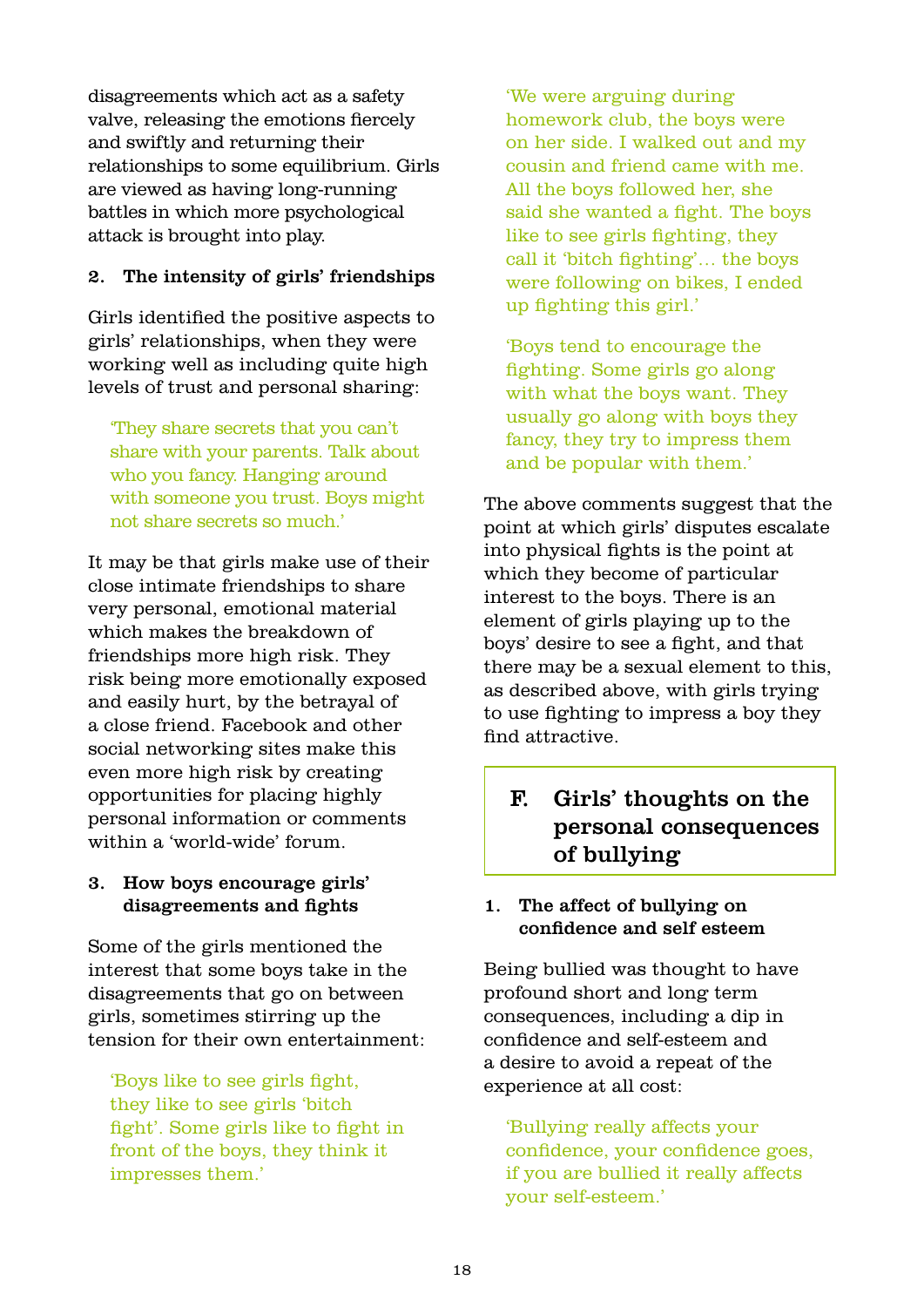'Bullying does affect your confidence. People tend to behave differently when they are getting bullied. They tend to keep their heads down and be quiet all the time and you know something is up. They start to keep themselves to themselves more, you notice a change.'

'If you have fallen out with friends you don't tend to go to the same places as before because you know they will be there. You tend to stay in and avoid them, it affects where you can go.'

'I think it affects where you go because you would avoid the places where you know the bully hangs out with their friends. I do think it affects…relationships. It might affect the way you are with other people because you don't want it to happen again with these other people. It might affect the way you behave, it might make you less confident with new friends.'

As a natural follow on from this it was felt that avoiding contact with the bully would also influence subject choice, and activities at school and elsewhere:

'The choices you make at school tend to be to avoid being in the same lessons as the real bullies. So you choose the subjects you take on that basis not because you really want to do those subjects. You tend not to go out so don't do stuff after school.'

'You would avoid the subject that the bully was taking, for example, if the bully was taking sports, even if you wanted to do sports you'd make your choice based on avoiding the bully, so wouldn't opt to do sports.'

#### 'Girls are more likely to avoid lessons to avoid the bully.'

So, from what we can gather from the views of these girls, being bullied can influence the way their social, educational and career choices are made. In this respect the dominance of a bullying culture in institutions and services used by children can actively limit their choice and undermine their healthy development.

# G. Girls' ideas on how bullying can be prevented or stopped

#### 1. The perceived need to stand up for yourself

When asked how they would address bullying problems in individual relationships, a strong message about the need to fight back and show oneself to be stronger than the bully, was consistent across all data sets:

'The people who get bullied don't stick up for themselves. They need to stick up for themselves against the bully.'

'But you have to stand up for yourself against bullies. You have to stand up to them.'

These girls are talking about holding on to a sense of personal pride and a preparedness to withstand, or refuse to accept, being mistreated. This may be enough to bring the mistreatment to an end. However it may escalate to violence, and so is a strategy not without its risks:

'For me the bullying stopped as soon as I fought them.'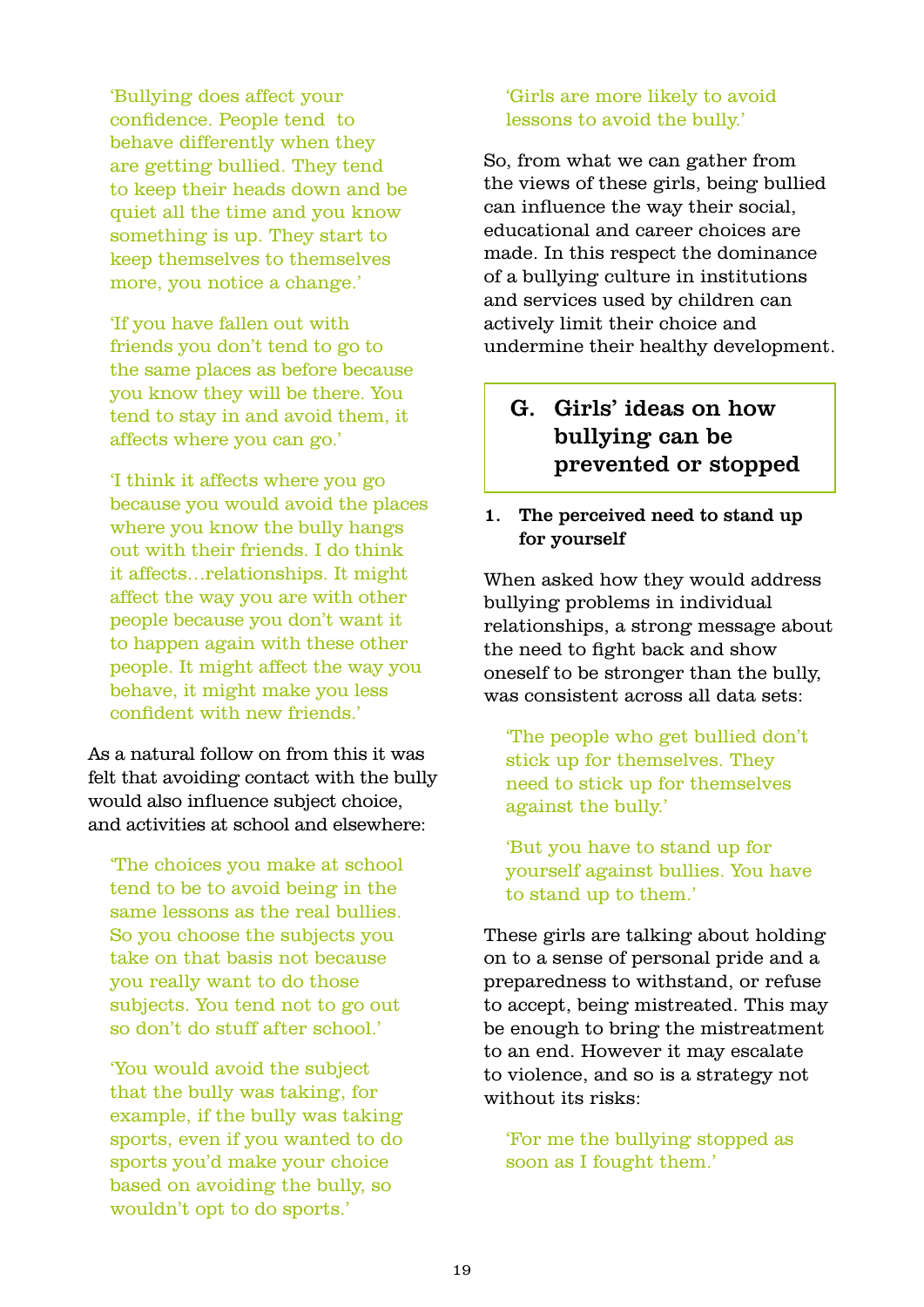'You have your pride, they normally leave you alone after fighting. You are not going to let them hit you.'

'You have to stick up for yourself and show them who's hardest.'

One girl described arriving at a new school and finding her place in the group thus:

'When I was new to the school, during my first week I had to fight. I had a falling out with a girl. I was walking home and somebody pulled my hair from behind, I turned round and punched her, but I punched the wrong girl, not the one who'd pulled my hair but the girl next to her. I punched her in the face.'

This girl felt strongly that she couldn't allow any provocation to pass, she had to show her 'strength' by hitting out. She stated that 'you get in through fighting'.

This reflects a strong belief amongst all the girls we spoke to that fighting back, or showing physical and emotional 'strength' and a preparedness to stand up for oneself and fight, is often the only way to avoid being bullied. As described earlier, this may lead to becoming more accepted by the dominant group, and evading being the victim in the short term. However, this doesn't mean that the girl escapes the bullying culture of the group, which throws up other problems described in section 4(1).

There was evidence that for girls, problems need to be tackled early on as they become more entrenched and difficult to deal with as time goes by:

'When teachers try to stop bullying it really does depend on how long the arguments have been going on for. If it's only a short time it can work but if it's been going on for much longer then it doesn't tend to resolve anything. Sometimes the person who has told the teacher gets labelled a 'grass'. But if it's a recent argument there is a better chance of sorting it out this way.'

There was also the suggestion that there was a lack of determination amongst adults in getting to the root cause of bullying which is more established:

'I went up to a teacher and told her and because I don't get into a lot of arguments at school it got sorted out. But for those girls who are always arguing, they don't get listened to. Teachers don't take it seriously, so it doesn't always get sorted out. Teachers just think they are the sort of people who just pick arguments with people. It can sometimes happen when you stick up for yourself and then you get labelled as trouble.'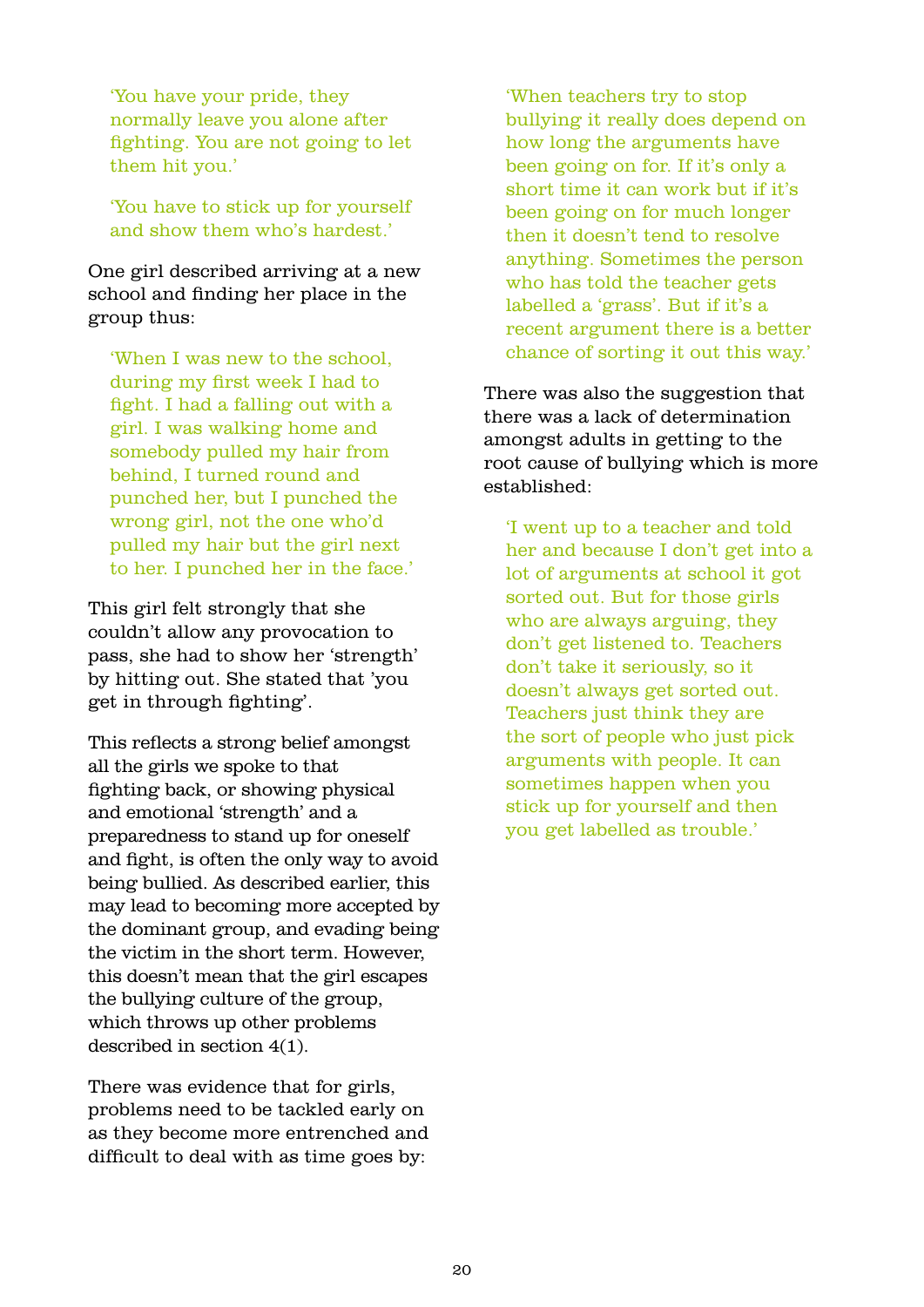# Section five: Girls' ideas and suggestions for improved strategies for addressing bullying

# Introduction

Many of the suggestions made by the girls about how bullying can be tackled, correlate with the content of strategies and guidance already in place to address this issue in schools and other organisations. Some strategic approaches used in schools such as peer mentoring were viewed as having some value. Other approaches, for example placing written concerns about bullying into a 'suggestion/concerns box' were viewed as being unhelpful and pointless by one group of girls, as they didn't know what happened to the comments, or how follow up responses might take place.

Overall, the impression we had from the girls we spoke to was that they were not aware of a coherent approach to tackle bullying in the schools they attended or had attended, or in their communities. The Welsh Assembly Government's 'Respecting Others' 2003 guidance to schools on how to tackle bullying states that all schools must have an anti-bullying policy in place by law. The guidance also emphasises the need for monitoring the policy which should involve:

'A key member of staff identifies progress and enables follow-up, showing whether the policy is really effective… A low profile policy can be easily forgotten, and in subsequent years, new pupils need to be made aware of the policy.'

None of the girls we spoke to gave an indication of having participated in the updating or developing of their school, or other organisations', anti-bullying policy. As all were aged between 13 and 17, one would have expected to hear about such involvement, in a school context, if the Welsh Government guidance above was being adhered to.

Bullying is a major cause of school absenteeism and, as such, seriously undermines a young person's educational attainment, as well as their emotional wellbeing and mental health. 'In a study of 128 persistent school absentees from two inner-city schools in South Wales, 14.8% gave bullying as the reason for initially missing school, while 18.8% gave bullying as a reason for their continued absence'. Bullying is a dynamic problem, changing with the issues brought in by each new generation of pupils entering the school. Therefore, ensuring that schools have effective, updated, participative, anti-bullying policies is key to addressing young people's educational attainment and emotional wellbeing.

### Recommendation 1

### Take time to get a full picture of what has happened between people before deciding on a strategy to tackle the bullying.

As outlined above, girls' relationships are often complex and emotionally intense, and when they go wrong this can be overwhelming and difficult to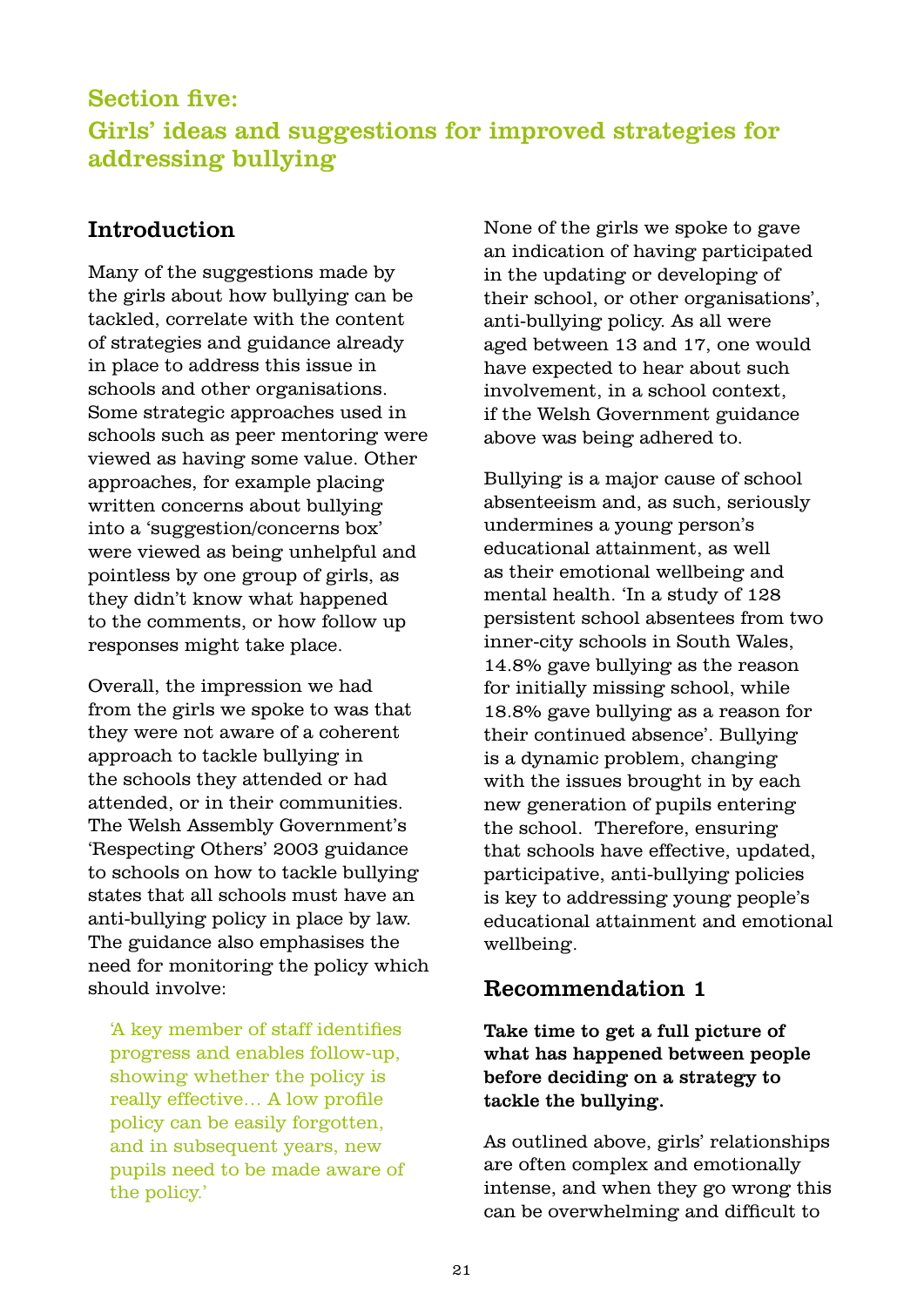resolve. However, the girls expressed views about the need for adults addressing the problem to acquire a full and comprehensive picture of what has gone wrong and to avoid placing blame until a clear picture has emerged of what has occurred, and the underlying issues.

'I think talking about it can help, but I think you have to make sure you hear all sides.'

'The best way (to resolve issues) is to sit down and talk about it. And talk to those surrounding the bully, because their stories can sometimes differ and it's the best way to find out what's really gone on.'

'You can't sort stuff out in one little room. There's too much background to it, my friend's sister started bullying me, there is such a back history to bullying.'

'The Head of Year should have put them in a room one by one so you break up the group, and speak to them.'

They should speak to the group leader, there's always a group leader'

'They should split them up, so they can give their own views, without the group leader influencing their views.'

'I think it should be talked through properly with all involved.'

'They need more work around all involved and not just punishment, a group of adults need to help those involved.'

#### 'I think the onlookers could say what they've seen anonymously.'

Relationships in girls' bullying can be complex, often fed by information and misinformation pertaining to individuals, built up over long periods of time. It is important from the girls' perspective that attempts are made, by adults, to make some sense of what is going on in these relationships. It's important that each individual is given an opportunity in a safe, confidential situation to put their perspective of the course of events to the teacher or adult whose responsibility it is to address the issue.

'Respecting Others' (2003) contains examples of strategies used successfully by schools to address bullying. The guidance suggests that schools use 'a combination of strategies that can be drawn on and adapted to fit the circumstances of particular incidents'. In order to address the above, a school might use mediation in combination with other strategies more suitable to adolescents.

### Recommendation 2

Preventative work is required to address improving social skills, understanding of the value of relationships, how they work, what difficulties can arise, and strategies for dealing with these.

'They should make strategies to help people make friends better,'

'I think anti-bullying should be taught younger, like at primary school.'

'In PSE we talk about bullying which I think helps a bit.'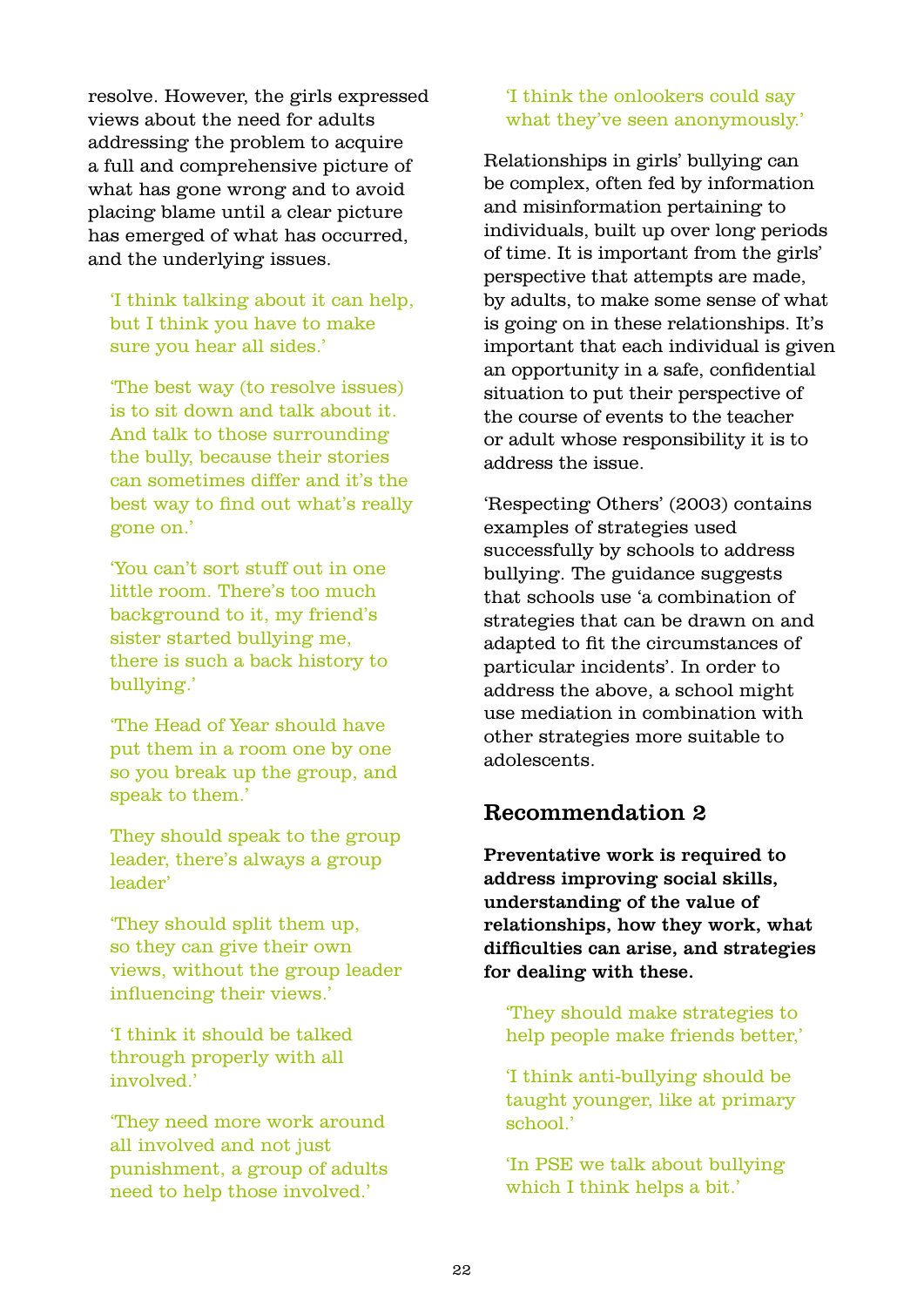'It needs to be tackled earlier.'

'Teachers don't do anything if it's only name calling, it has to build to a fight before teachers do anything, it should be tackled at the name calling stage.'

'People get bullied because they don't stick up for themselves. Maybe they could be taught to develop the skills to stick up for themselves.'

'The Cardiff Against Bullying Strategy' together with 'Respecting Others', advocates an early intervention approach with regard to addressing bullying. The foundation stone of such an approach involves organisations working with children and young people to create 'a positive and inclusive ethos, which encourages healthy and respectful relationships'. Recommendations from 'Respecting Others' include that schools develop 'a raft of preventative measures' together with encouraging a 'climate of positive concern' within the school. However, as bullying can never be entirely eliminated, it also recommended that schools have 'a reactive policy in place, which should be clear, effective and well publicised'.

The guidance is in place to respond to the needs the girls are flagging up with regard to addressing bullying. The question of why guidance is not being effectively implemented is one raised by this research. Estyn has, this academic year, started using a new inspection framework which includes 'Wellbeing' as a key outcome. The way that a school tackles bullying will be a fundamental component of achieving improved wellbeing across its community.

In 2007, Cardiff Children and Young People's Partnership (CYPP) funded Barnardo's Cymru to produce research into 'Young people's experiences of, and solutions to, identity related bullying' which included the suggestion that PSE seminars should be developed 'about bullying and psychology that examines the four roles within bullying. Any work with young people that focuses upon the emotions provoked by bullying should include power issues, peer relations and popularity and excitement as well as the harmful effects of bullying'.

This is not work that can be conducted in a piecemeal way. It's clear from strategies and guidance that this approach is a component part of whole organisation approaches. Young people are in the best position to avoid bullying if they are given consistent messages from all adults and organisations working with them.

### Recommendation 3

Peer mentoring systems have an important role to play in tackling bullying but also key adults, whose main role is to address bullying issues, need to be identified in schools.

'If the mentor tells the teacher then it doesn't seem the person being bullied is being a grass.'

'Peer mentoring can work, I think it helps if the person is younger than teachers because children can relate to them better'

'I think schools should have somebody younger than teachers to help sort things out'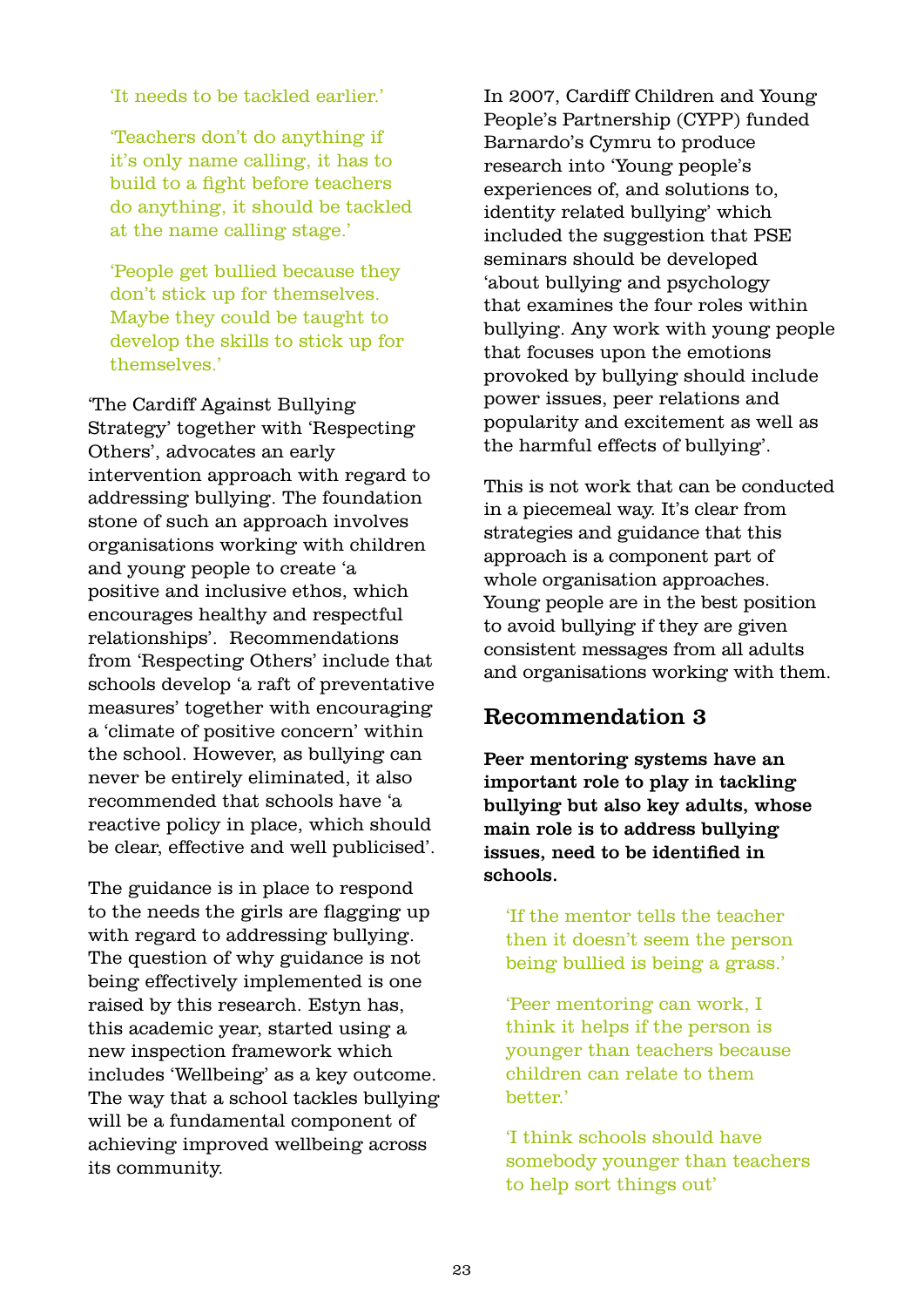Peer mentoring approaches are clearly valued as a way of providing a bridge between the young people who are caught up in the bullying and the staff in schools who are in a position to address it.

'I think schools should have counsellors who are trained in bullying. Maybe they should be a bit younger than teachers so that children don't feel there is such a power imbalance.'

'Should have a specially trained bully counsellor in each school.'

Having counsellors who specialise in, or are specifically trained to address bullying, is a useful idea. However, the Estyn inspection framework and 'Everybody's Business' (2001): the child and adolescent mental health strategy for Wales, suggest that all frontline practitioners working with children and young people in schools should be equipped to deal with bullying as part of a whole school approach.

#### Recommendation 4

Training for teachers is required so that they recognise bullying and know how to address it.

'Teachers should be trained to recognise when bullying is happening.'

'Teachers should be specially trained to notice when bullying is taking place.'

'Tackling bullying in schools: A survey of effective practice' (Estyn 2006) makes the following points about the part school staff play in ensuring that schools can deliver on their anti-bullying policies:

- **n** Good teachers are aware of the need to promote respect throughout the curriculum. They do not tolerate 'put down' comments between pupils and stress the unacceptability of negative personal comments.
- $\blacksquare$  Effective teachers organise class groups to ensure that possible points of conflict are kept to a minimum.
- $\blacksquare$  Staff in the most effective schools do not use bullying strategies such as using sarcasm, derogatory names or nicknames, in dealing with pupils.

Again the government guidance laid out for delivering anti-bullying practice in schools includes ensuring all teaching staff and other school personnel have the information and skills required to address the issues. An effective 'whole school' policy should be fully supported by all school staff. Since the guidance was published back in 2003, counselling services have been introduced in all Welsh schools, meaning that, as well as the availability of training via Cardiff Against Bullying, schools now have an improved emotional wellbeing and mental health resource available to them to support the effectiveness of anti-bullying practice. Unfortunately, some of the girls we interviewed were not in receipt of well informed, skilled teacher support in resolving bullying issues.

'Even when I asked for help teachers did nothing, They didn't believe me.'

'When I had my hair cut off the teacher didn't do anything. She said that she hadn't seen it therefore couldn't do anything about it.'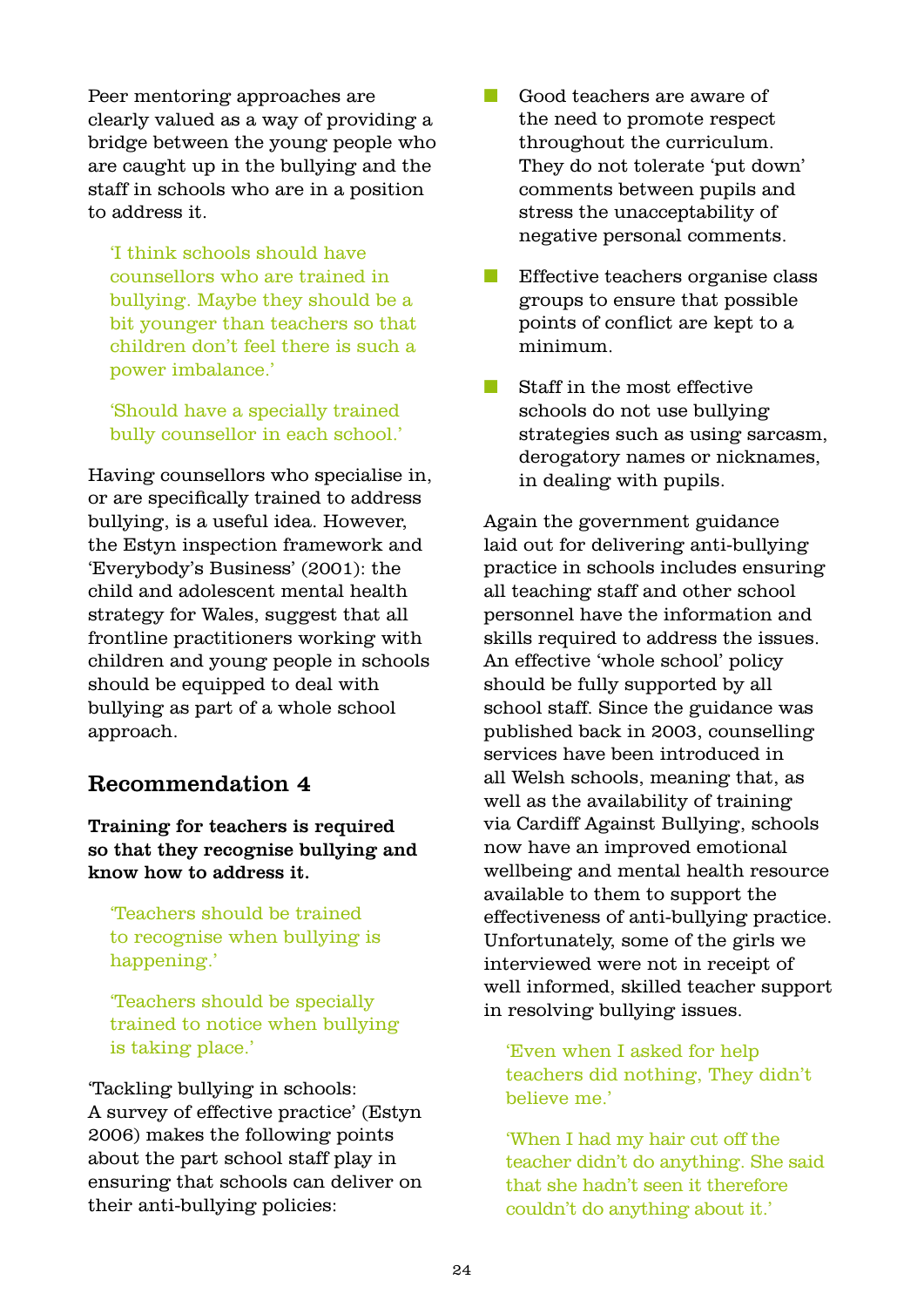'Teachers sort it out badly.'

'Teachers say 'it's stopped now, don't worry'. That's all they say.'

### Recommendation 5

#### **Strategies to tackle bullying should take into consideration the emotional and social needs of both bully and bullied.**

'The bully needs support to develop her confidence, she needs to know her friends will be there if she stops bullying. The bullied needs to be shown how to hide her vulnerabilities, maybe she needs to speak with a counsellor to help her develop confidence.'

It's very important to ensure that the bully has as much opportunity as possible to receive emotional and practical support to help control bullying behaviour and that extreme sanctions are the last resort.

Examples of strategies in 'Respecting Others' include mediation and the 'No Blame' approach. This involves setting up a support group around the bully including those involved in the bullying and the bystanders. In Estyn's survey of effective practice, the need for sanctions, including fixed term and permanent exclusion, to hold a firm line with regard to maintaining acceptable behaviour and keeping children safe, are emphasised. Suggestions for dealing with bullies also include the employment of strategies which encourage victim empathy.

'Some schools use the 'circle of friends' technique to do this where the school trains the pupils to

befriend the victims of bullying as well as the bullies themselves.'

These approaches, however, are most effectively and fairly employed within a whole school approach, where staff are trained to deal with bullying and are clear about the school's strategy. As social and emotional issues often cross school, home and community boundaries, this needs to be considered. In their survey of good practice, Estyn found that:

'The most effective schools include voluntary and community organisations and groups to make their school safe. Members of local communities, police and voluntary organisations work together to ensure that pupils are safe, both whilst on school premises and also whilst travelling to and from school<sup>'</sup>

Organisations like Cardiff Against Bullying can support the school to provide specific interventions for bullies and victims of bullying in order to address their problems, as well as referring them on to other agencies for services.

### Recommendation 6

#### **No bullying should be ignored; all bullying incidents should be addressed thoroughly, with a series of follow-up stages if necessary.**

'There should be consequences and not just tell the bully to stop doing it.'

'There should have been consequences at the point when she got hit.'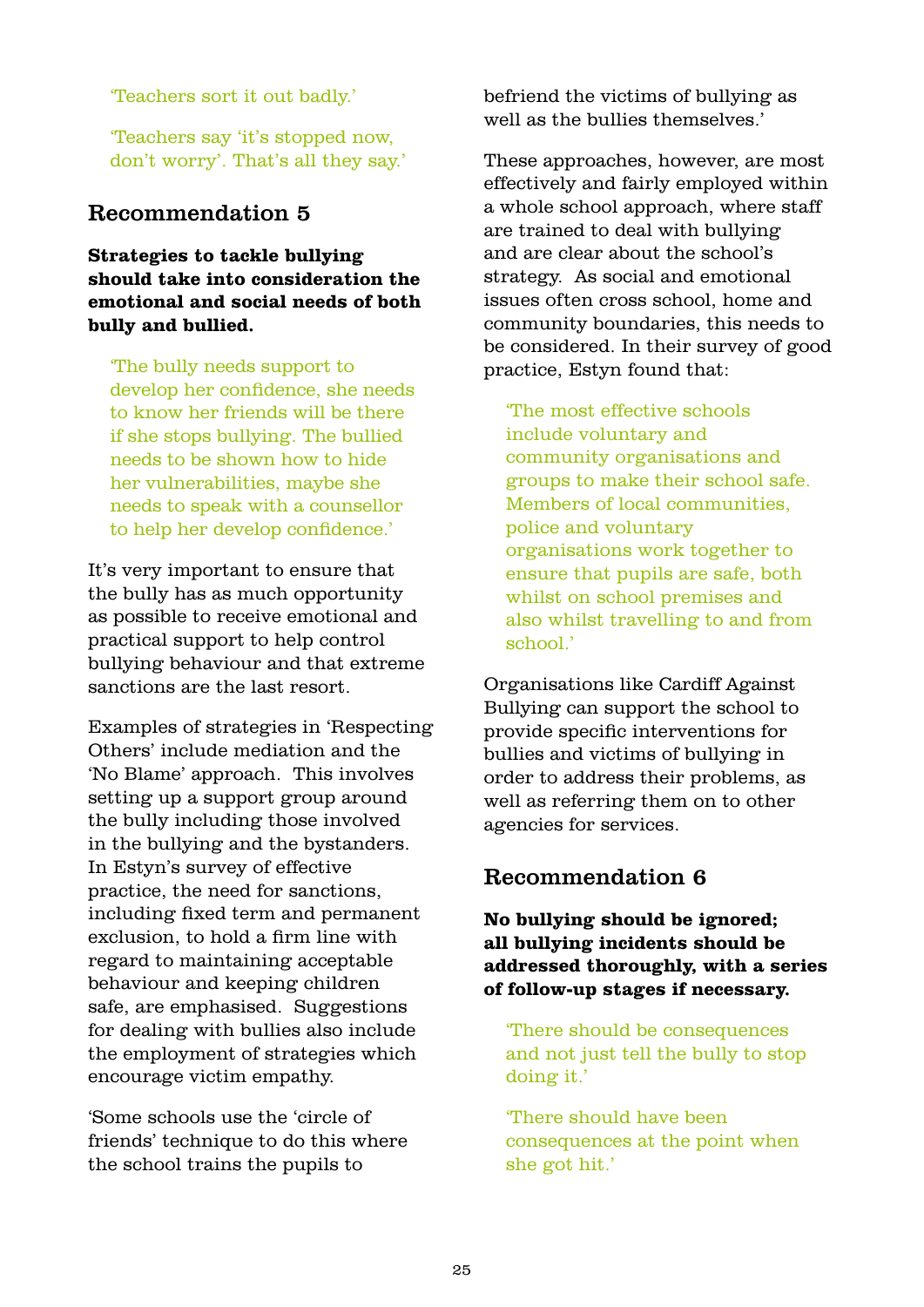'The teacher gets you to sign a contract to say things are resolved and that the bullying will not continue. But they just pretend to be friends and then the bullying starts again. You just go through the same process again and again.'

'I think bullies should be shown the results and outcomes of how bullying affects people, and what the impact is on the person being bullied.'

Guidance on how to tackle bullying is founded on creating an atmosphere of open dialogue where children and young people are able to let adults know when bullying is taking place. 'Respecting Others' suggests a list of points to be followed when establishing a whole school approach including:

- **Never ignore suspected bullying.**
- **n** Follow-up repeatedly, checking that bullying has not resumed.

Estyn's survey of effective practice showed that the most effective schools had 'a range of sanctions to deal with incidents of bullying'.1 Staff at these schools understand these sanctions and implement them consistently.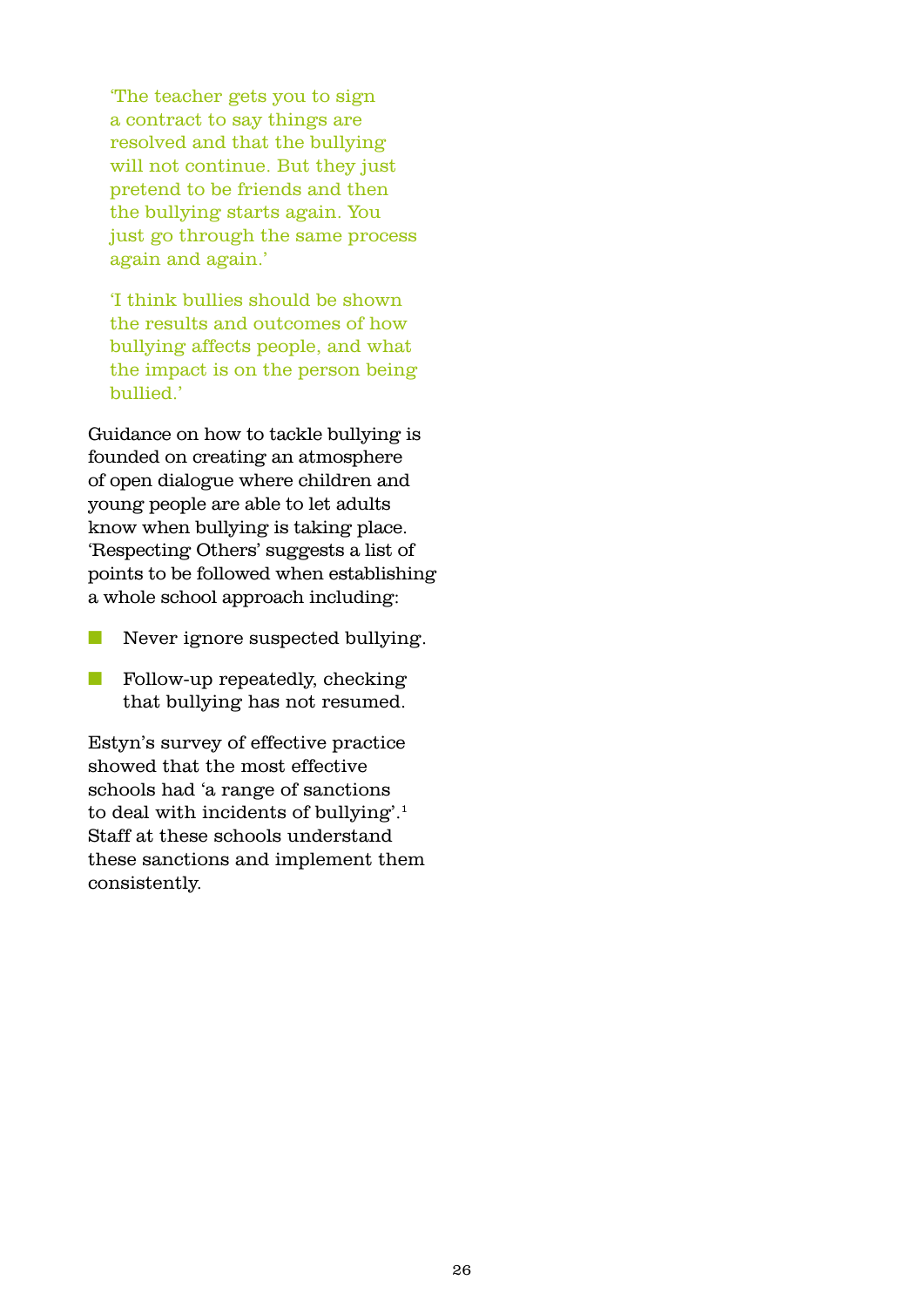# Section Six: **Conclusions**

We were set the task of examining the nature and underlying issues affecting the negative peer relationships of vulnerable girls. The data gathered clearly indicates that girls' patterns of relating involve the development of close intimate relationships, where secrets can be shared and personal matters discussed. However, when girls' relationships fail, then the fallout can incur much psychological and emotional pain as girls can be very manipulative and cruel to each other. This cruelty involves spreading rumours, cyber bullying and the creation of gangs and networks which exclude and persecute the bullied girl. Sometimes this can become violent; however, most of the bullying is carried out without resorting to physical violence.

- $\blacksquare$  Boys can play a part in feeding disagreements between girls, and in particular can be instrumental in provoking fights. Boys are viewed as resolving disagreements by fighting.
- In order to have relationships with peers, girls sometimes have to become involved in networks of negative, volatile and ultimately unsatisfying relationships. These usually establish in environments where there is no coherent, active thought through strategy to dealing with bullying behaviour.
- **n** Bullying can have a major impact on girls' self-esteem. Strategies used by girls to avoid further bullying, where it has not been formally dealt with, can impact on the choices they make with regard to their education and career.
- $\blacksquare$  All the recommendations made by girls to address bullying correspond with those made in research, strategies and guidance already in place. The question of why these strategies and guidance are not being implemented is one raised by this report and one which would merit further attention.